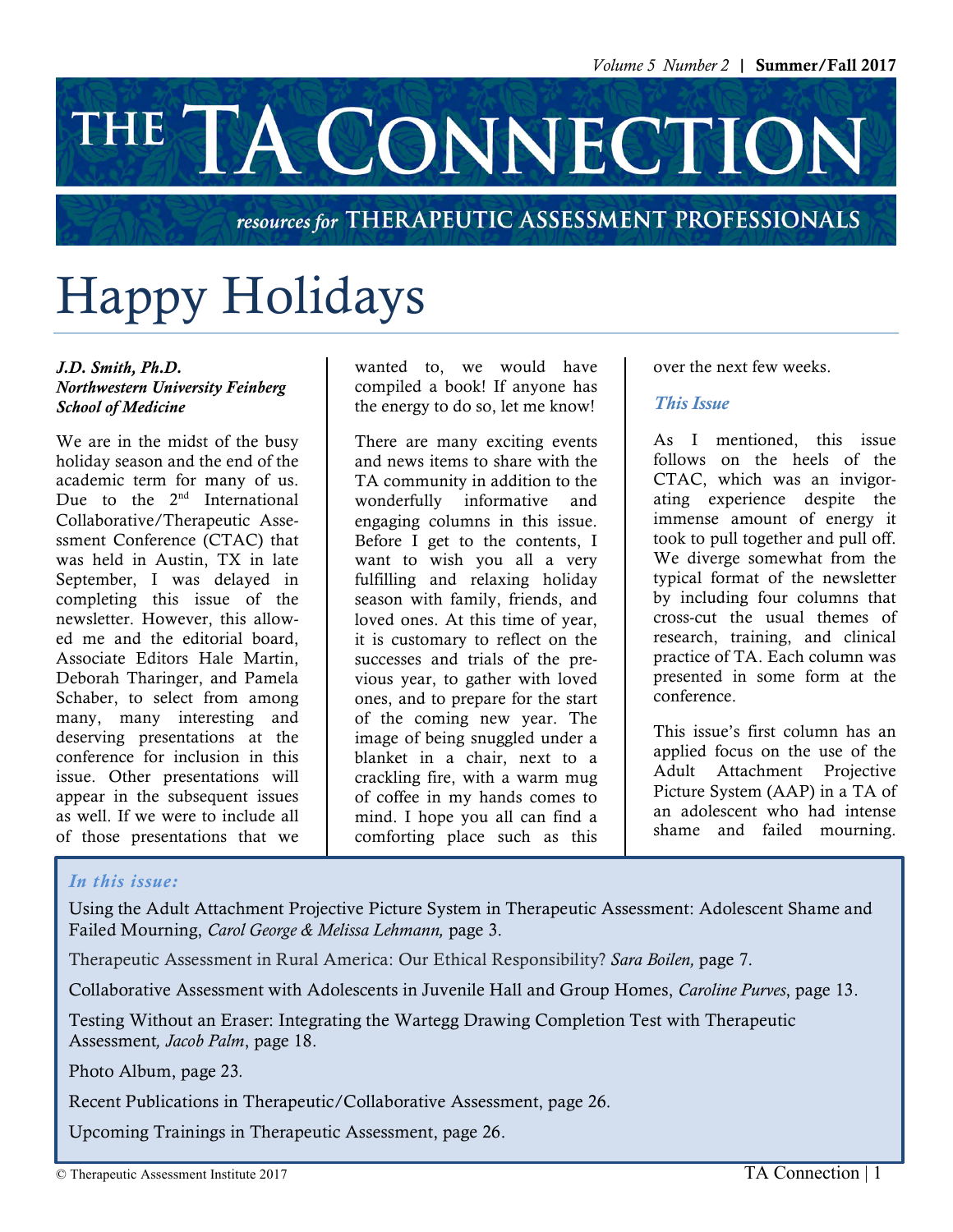AAP developer Carol George and AAP trainer and TAI faculty member Melissa Lehmann discuss the way that this test is uniquely positioned to identify these two issues in adolescents (and adults) and how doing so in the context of TA can help achieve therapeutic aims. Carol and Melissa's column weaves attachment theory in with TA practice, techniques, and core values. The result is a compelling illustration of the need to assess for shame and failed mourning, and how the AAP can be used for this as well as beginning a therapeutic dialogue with the client about the meaning of these issues in their world.

The second column also diverges somewhat from the typical direct focus on teaching, training, and supervising by presenting a discussion of a potentially thorny ethical issue—practicing TA in a rural community. This is one of many ethical issues that a TA practitioner might encounter. Sara Boilen discusses how she has successfully navigated the ethical responsibility of providing quality TA to a rural community in northwest Montana.

The third column is a clinicallyfocused piece written by Caroline Purves on the use of collaborative and TA methods in juvenile court. Caroline's years of experience in this setting come through in her description of this work and the short case vignettes included in her column.

Finally, we have a fourth substantive contribution for this issue on the Crisi Wartegg written by Jacob Palm. Jacob has been working diligently with Alessandro Crisi on the English translation of the CWS manual for some time and it is finally (to his great relief!) set to be released early in 2018. Jacob's column discusses the value of integrating the Wartegg into TA. Among the test's many qualities are the ease and breadth of administration and the wealth of information provided by scoring protocols using the Crisi Wartegg System.

### *2nd International Collaborative/Therapeutic Assessment Conference*

I want to take a moment to recap the CTAC, which was a huge success. The conference was attended by 112 people hailing from 7 countries around the world. Nearly 50 of those presented their work—and the talks and posters were fantastic! The scientific and social events were thought provoking, inspiring, and fun. It was great to catch up with long-time friends and to meet and welcome new members to the TA community. We are very excited for the next opportunity to all get together again.

### *Upcoming TA Trainings*

Speaking of opportunities to gather, there are a few upcoming trainings I wanted to highlight. As is usually the case, TA will be represented at the annual meeting of the Society for Personality Assessment (SPA). This year's meeting takes place in downtown Washington, DC from March  $14<sup>th</sup>$  to  $18<sup>th</sup>$ . There are two TA workshops being offered. Jan Kamphuis, Hilde de Saeger, and Pamela Schaber will conduct a workshop on the  $14<sup>th</sup>$  titled, "TA in Clients with Personality Disorder." Then on the  $18<sup>th</sup>$ , Filippo Aschieri and Francesca Fantini will conduct a workshop on "Missteps and Repairs in TA." These full-day workshops are sure to be well attended and

of excellent quality so make your travel plans accordingly.

There will also be a number of symposia, paper presentations, and posters presented during the main conference on TA. We will also convene the Collaborative/ Therapeutic Assessment Interest Group, which is a time where we can all get together to socialize and learn about what this great community is doing all around the world.

Also check out the upcoming international offerings, which include a week-long Immersion Course in the beautiful seaside town of Massa, Italy from June 26–30, 2018. The course is designed to allow time for participants to visit the nearby attracttions of Pisa, Florence, and Cinque Terre. It will be a one-ofa-kind professional experience.

### *Become a Member of the TAI*

As many of you already know, the Therapeutic Assessment Institute (TAI) recently began offering membership, which gets you two issues a year of this lovely newsletter, access to the members only listserv, and discounts on trainings hosted by the TAI, and discounts on AAP trainings. The membership fee is very reasonable at \$75 per year for professionals and \$40 for students. Please consider joining to receive these benefits and to help support the TAI's mission.

### *Donate to TA*

The TAI is a nonprofit organization and all donations are taxdeductible. Please consider contributing so we will be able to continue to spread TA and provide the best available mental health services to the clients we serve. And please tell your well-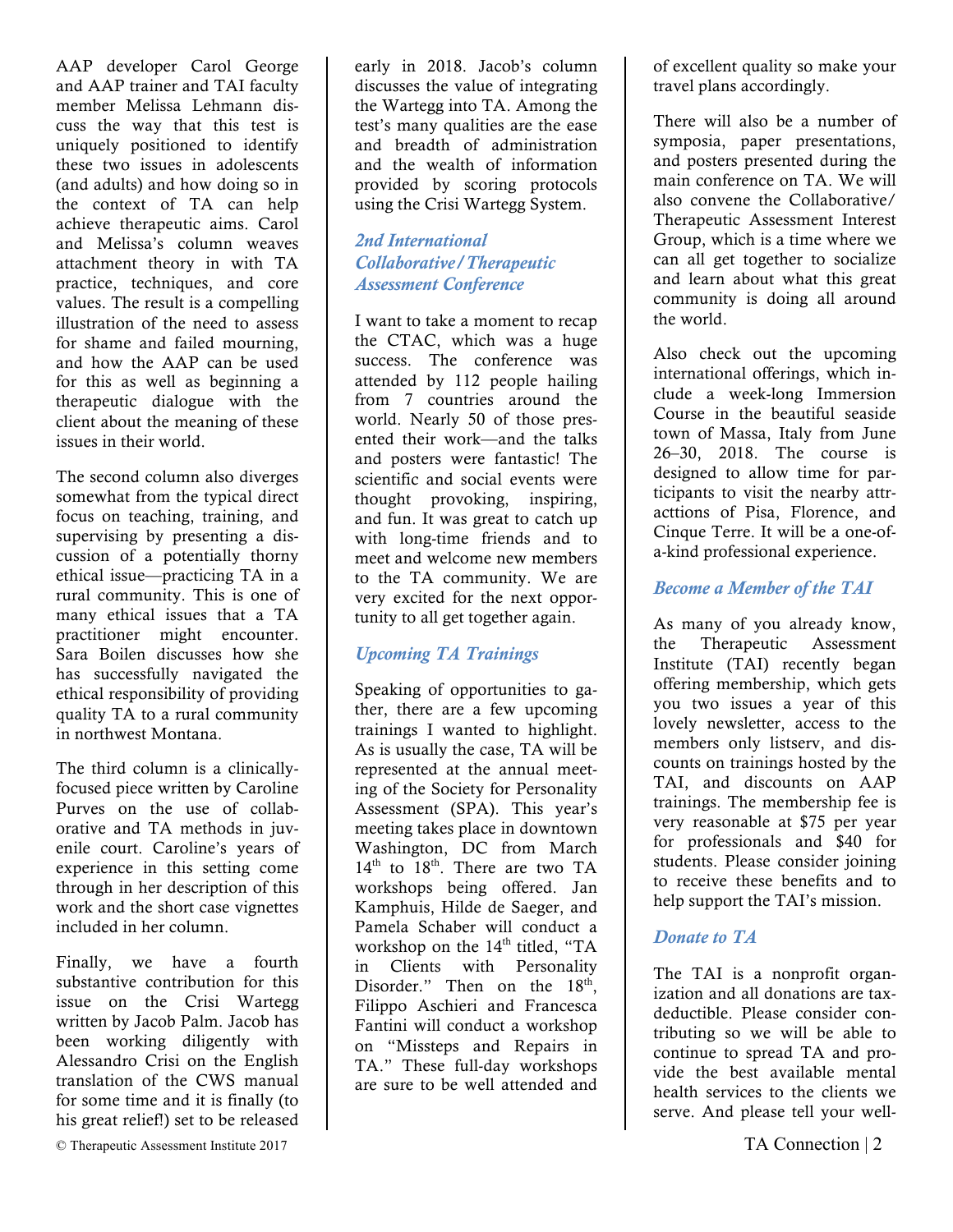to-do contacts about the worthwhile mission of the TAI. We currently use the majority of donations to support training for students and professionals in need of financial assistance in the form of travel and registration scholarships. We count on your generosity to be able to do this.

### *Future Issues of the TA Connection*

If you have feedback or suggestions for the newsletter, please

send me an email. Many of the topics covered in the newsletter have come from your suggestions, and I hope to continue to provide information that is useful to our readers. If you have conducted an exemplary or interesting TA case, want to write about some aspect of TA, or have a suggestion for a topic you would like to see appear in an upcoming issue, please let me know.

A warm thank you to the contributors in this issue: Carol George, Melissa Lehmann, Sara Boilen, Caroline Purves, and Jacob Palm.

*Please email questions, comments, and suggestions to J.D. Smith at jd.smith@northwestern.edu*

# Using the Adult Attachment Projective Picture System in Therapeutic Assessment Adolescent Shame and Failed Mourning

### *By Carol George, Ph.D. Mills College, Oakland, CA*

*Melissa Lehmann, Ph.D. Center for Therapeutic Assessment, Austin, TX*

Attachment ensures that humans universally seek and find fundamental protection in intimate, caring relationships. Human biology is so powerful that we cling physically and psychologically to these relationships, despite potential harm and destruction. Parentchild attunement shapes the development and structuralization of right brain emotion centers; thus, early attachment relationships are the foundation of selfregulation and emotional well-being (Schore, 2001). Empathy, shame, the desire and ability to seek care from caregivers, and core features of personality and functioning are grounded in childhood attachment patterns. Mental representations of attachment gained through assessment provide clinicians with clients' personal stories and a "map" for exploring the WHY behind their questions and the other assessment results that emerge during Therapeutic Assessment (TA; Finn, 2007).

Our clients' stories may be used for protection, survival, and functionality, even if they are selfdestructive or painful. One of the greatest things we can provide to our clients is an understanding of what their stories are, how they were created, and how to initiate shifts in the ways they see themselves. The understanding that we co-create in the context of the therapeutic relationship can help our clients shift from feeling they are bad or damaged to understanding ways of being or relating as "tools" they developed to cope with distress and significant disruptions in early attachment relationships.

From an attachment perspective, significant disruptions are likely traumatic, even though these experiences may not necessarily be viewed by our clients, their families, or the outside world as trauma. Attachment trauma is defined as "assaults" that threaten the integrity of the caregiving-attachment relationship or the self (George & West, 2012; Solomon & George, 2011). This view would include childhood bullying, chronic or frightening parental separation, or parents' unpredictable rage, and especially events in which parents are the source of fear or danger or fail to protect (Solomon & George,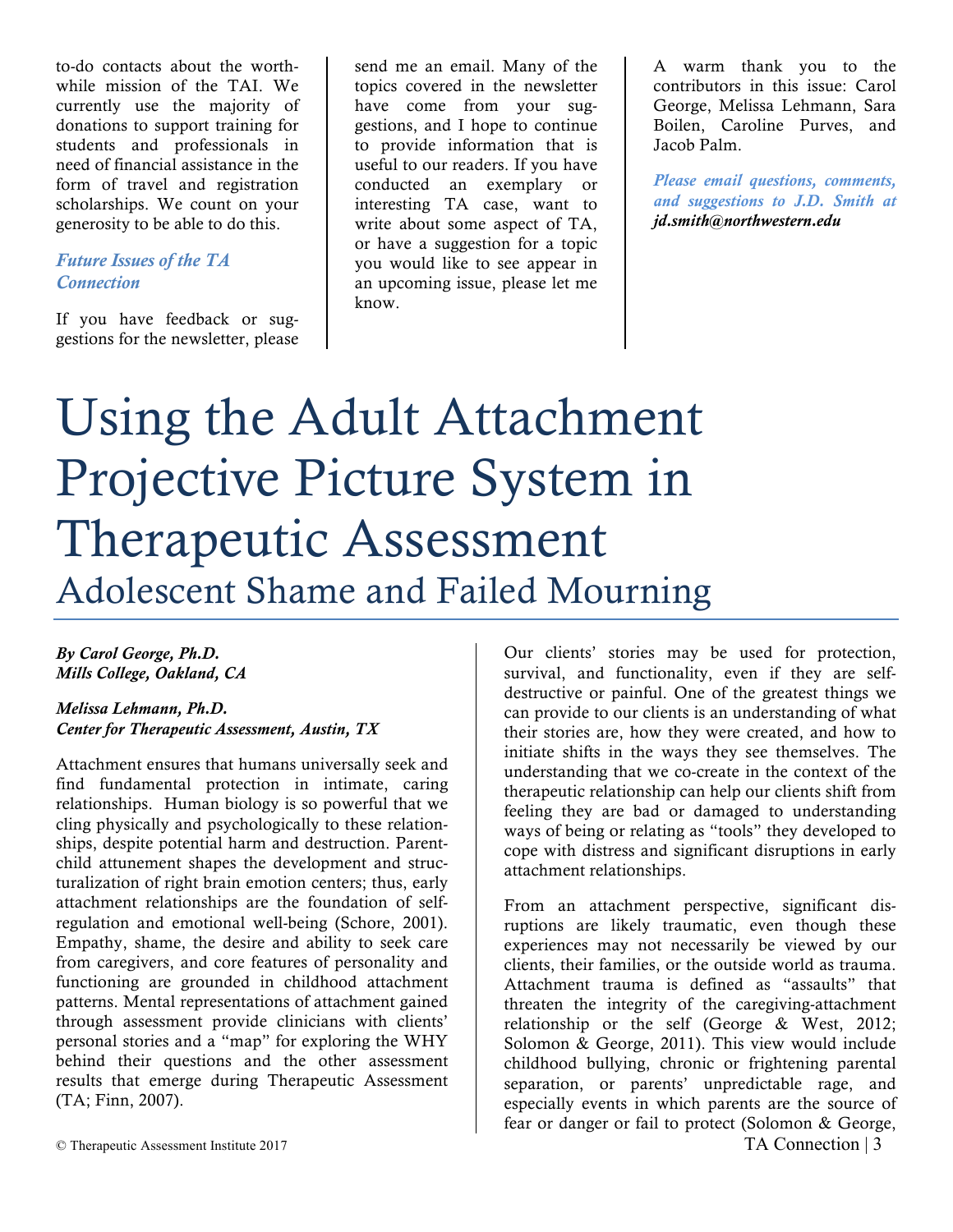2011). All attachment trauma, not only loss or maltreatment, must be mourned (George & West, 2012). If not mourned, trauma undermines emotion regulation and blocks our clients' abilities to trust others and function in everyday life. As clinicians, we are detectives and collaboratively uncover with our clients their personal traumas and search for meaning, understanding, and the co-creation of a new story. This co-creation requires facilitating and supporting our clients as they engage in mourning.

We describe here how we used the Adult Attachment Projective Picture System (AAP, George & West, 2012) to uncover attachment trauma and initiate mourning in an adolescent client named Zoey who was referred by her parents for a TA. The AAP is a free-response method that assesses current representation of attachment (see George & West, 2012, for complete details). Attachment classifications and mourning patterns are derived from an individual's narrative responses when asked to tell a story about the people, events, and feelings associated with seven line drawings that depict a range of attachment contexts. Attachment patterns are differentiated based on the story content and defenses revealed during the storytelling process. A description of all of the attachment patterns revealed using the AAP is beyond the scope of the current discussion. Here we focus on failed mourning, a particular form of dysregulated mourning uncovered in Zoey's AAP responses.

Zoey was 17 and a high school senior at the time of the TA. She had a history of severe depression, anxiety, and panic attacks, and her acute emotional dysregulation undermined her daily activities, such as homework, chores, and going to school. She was hospitalized in the 9<sup>th</sup> grade for suicidal ideation, the catalyst for which was severe academic stress. At the time, Zoey was socially anxious and isolated, which were chronic, long-standing feelings for her. She was bothered by how hard it was to make friends and described being severely bullied by her peers throughout childhood.

A TA of a family with an adolescent uses aspects from both the child and adult models (Tharinger, Gentry, & Finn, 2013). Parents are included in the process while at the same time the adolescent is given a sense of control and independence. The first part of the initial session involved formulating assessment questions and getting background information from Zoey's parents with Zoey present to hear her parents' concerns. They were concerned about Zoey developing the organizational and social skills that she would need in adulthood. Like other worried parents, Zoey's parents tried to disentangle her emotional and behavioral disturbances from parental defiance. Their overarching question was, "How much of this is related to Zoey's emotional state versus her unwillingness to do something?"

Zoey also had "private" assessment questions, which were generated in the initial session without her parents present, and would be kept confidential unless she decided to share them. Her main concerns addressed ongoing struggles with social anxiety, being unable to make friends, and fitting in. She revealed her overarching concerns, however, when she asked, "How can I get my parents to understand what is going on with me mentally?"

The role of attachment and relationship regulation unfolded over the course of the TA. The parent-child relationships were tense. Zoey's father, a logical man who focused on achievement and problem solving, was unsympathetic regarding Zoey's failure to complete tasks. He attributed her problems to procrastination, laziness, or playing the "victim." Zoey's mother was more sensitive to Zoey's overwhelm because of her own struggle with emotional issues. However, Zoey's mother was depressed and could also become unpredictably enraged by minor infractions

The results of the TA also revealed that Zoey was distressed and ashamed of her emotional and social difficulties. She blamed herself for many of her chronic struggles. She felt isolated and blocked from seeking understanding or comfort from her parents because they reacted to her behavior by either becoming frustrated and angry or overprotective and stifling. As a result, Zoey had become caught in a cycle of pathological shame, and was traumatized by parent abdication and failed protection, and trapped in desperate "protective" immobilization or unleashed emotional dysregulation (Finn, 2011; George & Solomon, 2008; Schore, 1998).

Failed protection is associated with the most extreme forms of attachment and emotional dysregulation (George & Solomon, 2008). Finn (2011) explained that children's developmental inability to self-regulate or tolerate the "painful disorganizing state" produced by feelings of shame creates a sense of isolation, interrupts the development of self-regulation processes, and are associated with a range of psychological problems later on in life, including depression, anxiety, and difficulties with affect regulation (see also Schore, 1998). These symptoms and behaviors had been chronic problems throughout Zoey's life.

© Therapeutic Assessment Institute 2017 TA Connection | 4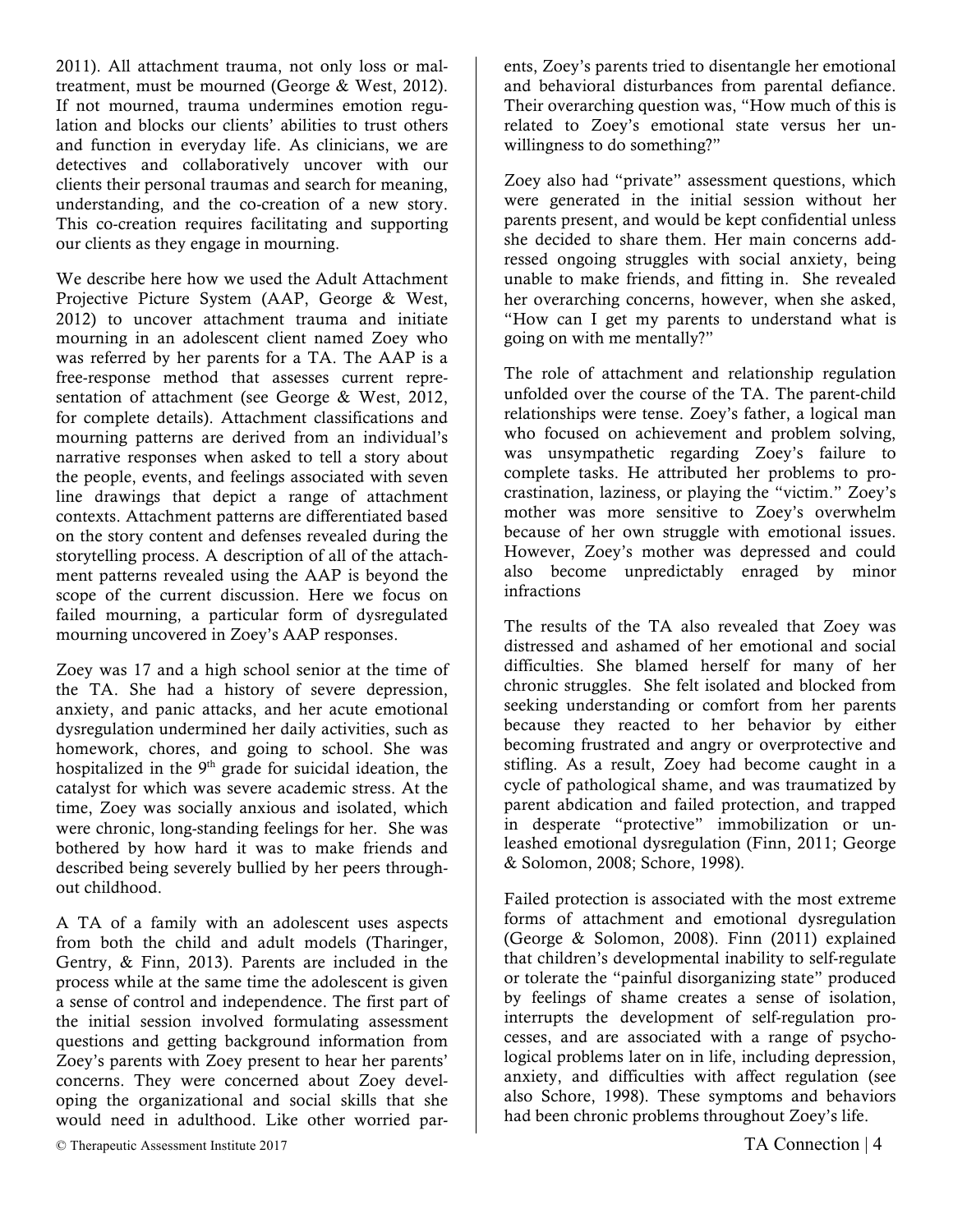Zoey's personality testing, including the MMPI-A and Rorschach, elucidated the WHAT – the feelings that Zoey had cut off an attempt to cope with her emotional pain. Her test results also indicated trauma. Feelings and symptoms do not develop in a vacuum. Pathological shame surrounding experience and associated affect develops in the context of attachment. Shame is co-created, and in order to address it, we must understand the relationship context in which it developed. The AAP uncovered the WHY — the nature of Zoey's attachment trauma, shame and inability to grieve.

Failed mourning is a traumatic form of attachment that on the surface appears as dismissing attachment (George & West, 2012). Dismissing attachment and the processes associated with rejecting or neutralizing attachment needs and caregivers contributes to an overarching sense of mistrust, distress, and anger that must be "cooled down" (i.e., deactivated) to be tolerable. Deactivating forms of defensive exclusion shifts attention away from intimacy, vulnerability, and the need for comfort and care; story themes emphasize rejection (i.e., pushing others away or self as pushed away), personal strength, the desire to solve problems, and the importance of following social rules and expectations. Because the AAP is not a biographical (i.e., tell me your life story) task, it has the potential to unlock trauma that may not be described in interviews. The AAP stories that evidence failed mourning demonstrate how the affect associated with trauma — fear and helplessness — are isolated and walled off for self-protection. In failed mourning, attempts to dismiss attachment are brittle; when attachment "is activated," behavior and emotions become volcanic, incoherent, and extreme (Bowlby, 1980).

The last picture in the AAP is "Corner," a scene that portrays a child facing a corner with hands extended outward away from the corner. Zoey immediately started her story by describing a "kid" who is pushing someone away (i.e., rejection). Throughout the remainder of her story, she repeatedly described the kid as being helpless and trapped, endangered, and frightened. The immediate rejection reveals Zoey's representation of self as attempting to block these feelings, pushing them away to neutralize their impact. It is here, through Zoey's own words, that we begin to see why she has developed pathological shame around her emotional pain. We described earlier how Zoey's parents overreacted; she has learned that it is risky to share painful feelings with

her parents. Therefore, Zoey cuts off her feelings and her parents in order to cope.

What is Zoey's attachment trauma? What exactly needs to be mourned? It is in addressing these questions that we see how beautifully the TA process and the AAP work together. One of the tools used in TA is extended inquiry, which allows us to start talking with clients about their responses to specific tests. By asking what the clients see first, we help them make their own connections, thereby helping them increase their sense of self-efficacy and self-esteem. Helping clients "observe" what is going on is integrative, connecting left and right brain

The first picture Zoey talked about during the extended inquiry of the AAP was "Bench," a scene that depicts a lone adolescent figure huddled up on a bench. As with Corner, Zoey revealed walled off intrusive feelings of panic and isolation. This picture reminded Zoey of her hospitalization, the conditions leading up to it (i.e., suicidal ideation, frequent panic attacks) and the isolating separation from her parents she experienced during this time. For the first time in her life, Zoey openly described the hospitalization as traumatizing. She spoke about her feelings of sadness and anxiety, as well as the shame she felt for what she had put her parents through. In fact, it became clear during this discussion that nobody in her family had ever talked about the hospitalization or the effects it had on them as individuals and as a family. Zoey was isolated and left alone with the memory of the hospitalization and the pain that surrounded it, which included an immense amount of pathological shame.

It was during the extended inquiry that Zoey and her assessor began weaving a new story, helping her see how this was a traumatic experience for her, and how it had come to shape her thinking, feeling, and behavior. As Zoey began to let go of some of her pathological shame, she was able to identify and elaborate on other attachment traumas and parental failed protection, including peer bullying, her mother's depression, and her maternal grandmother's death. The experience that happened between Zoey and her assessor during the extended inquiry of the AAP illustrates how shame can, in fact, be healed in a dyadic relationship in which the "bigger, stronger, wiser, and kind" one is comforting, supportive and emotionally attuned.

The extended inquiry also paved the way for the Summary/Discussion session during which Zoey was able to understand the concept of failed mourning without shame overwhelm. She was beginning to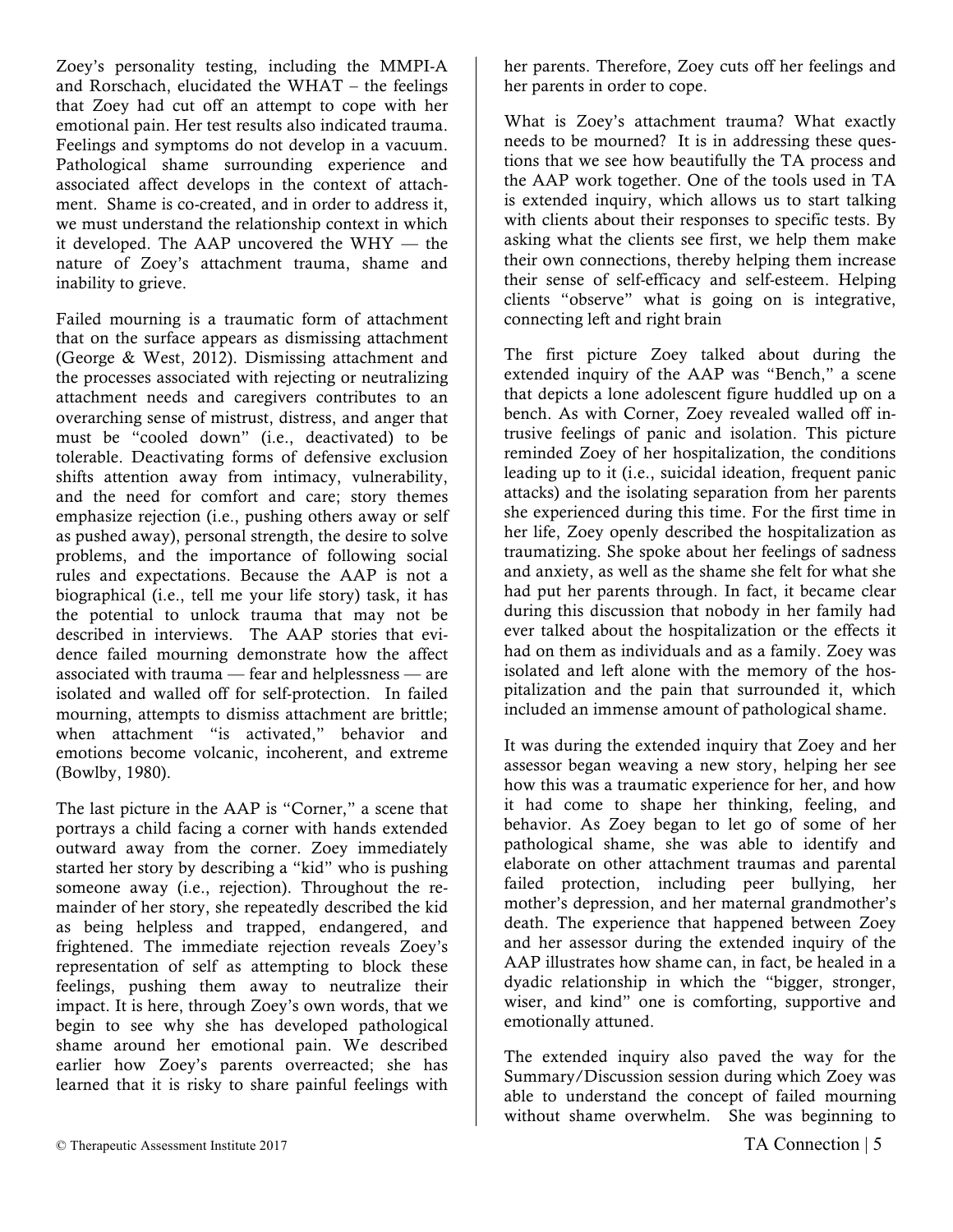understand why she was the way she was in relationships. She was beginning to understand that mourning was too much to do on her own and that without attachment figure support, her perception of self and others, thinking, and behavior became dysregulated and disturbed when she emotionally aroused.

Zoey's case is but one example of our many clients whose distress is rooted in early childhood attachment relationships. The incorporation of the AAP in a TA helped Zoey and her assessor identify WHY she was feeling and behaving the way she was. The designation of failed mourning combined with the extended inquiry of the AAP helped Zoey articulate and reduce her shame by providing the relationship context for her feelings and behavior. The sessions that followed gave Zoey the "okay" to be angry and not be ashamed of her anger. These sessions also increased her parents' empathy for her difficulties and gave the whole family hope by providing suggestions about next steps and how to begin the grieving process.

This case also demonstrates that "seeing" a person's mind through the lens of a storytelling task, such as the AAP, or other projective or free response measures, can elucidate clinically relevant material that may otherwise take much longer to uncover if it is uncovered at all. Other tests in a TA battery uncover the WHAT. The AAP uncovers the WHY and gives words to our clients' personal stories that were created many years ago in early attachment relationships.

### *Additional Resources*

For interested readers, there are published papers demonstrating the unique and central role that the findings from the AAP can play when used within a TA. Smith and George (2012) discuss the way an unresolved attachment, identified on the AAP during a TA, was impacting a woman's adaptation after entering remission for a stage IV cancer from which she was told would take her life. Smith and Finn (2014) illustrate the TA process of conducting a Summary/Discussion session with a woman judged to be unresolved with failed mourning, which was exacerbating her symptoms of OCD and interfering with her psychotherapy. Third, in the very first issue of the *TA Connection*, Tharinger (2013) illustrated the use of the AAP in the TA of an adolescent and the parents.

### *References*

Bowlby, J. (1980). *Attachment and loss: Vol. 3. Loss: Sadness and depression*. New York, NY: Basic Books.

Finn, S. E. (2007) *In our client's shoes: Theory and techniques of Therapeutic Assessment.* Mahwah, NJ: Erlbaum.

Finn, S. E. (2011). Use of the Adult Attachment Projective Picture System (AAP) in the middle of a long-term psychotherapy. *Journal of Personality Assessment, 93,* 427-433.

George, C., & Solomon, J. (2008). The caregiving system: A behavioral systems approach to parenting. In J. Cassidy & P. R. Shaver (Eds.), *Handbook of attachment: Theory, research, and clinical applications* (2nd ed., pp. 833-856). New York, NY: Guilford Press.

George, C., & West, M. (2012). *The Adult Attachment Projective Picture System: Attachment theory and assessment in adults*. New York, NY: Guilford Press.

Schore, A. N. (2001). Effects of a secure attachment relationship on right brain develoment, affect regulation, and infant mental health. *Infant Mental Health Journal, 22*, 7-66.

Smith, J. D., & Finn, S. E. (2014). Therapeutic presentation of multimethod assessment results: Empirically supported guiding framework and case example. In C. J. Hopwood & R. F. Bornstein (Eds.), *Multimethod clinical assessment of personality and psychopathology* (pp. 403–425). New York, NY: Guilford Press.

Smith, J. D., & George, C. (2012). Therapeutic Assessment case study: Treatment of a woman diagnosed with metastatic cancer and attachment trauma. *Journal of Personality Assessment, 94*(4), 331-344.

Solomon, J., & George, C. (2011). Dysregulation of maternal caregiving across two generations. In J. Solomon & C. George (Eds.), *Disorganization of attachment and caregiving* (pp. 25-51). New York, NY: Guilford Press.

Tharinger D. J. (2013). Using the Adult Attachment Projective Picture System (AAP) with adolescents and their parents in Therapeutic Assessment: Contributions and cautions. *TA Connection*, *1*(1), 12-17.

Tharinger D. J., Gentry, L. B., & Finn S. E. (2013). Therapeutic Assessment with adolescents and their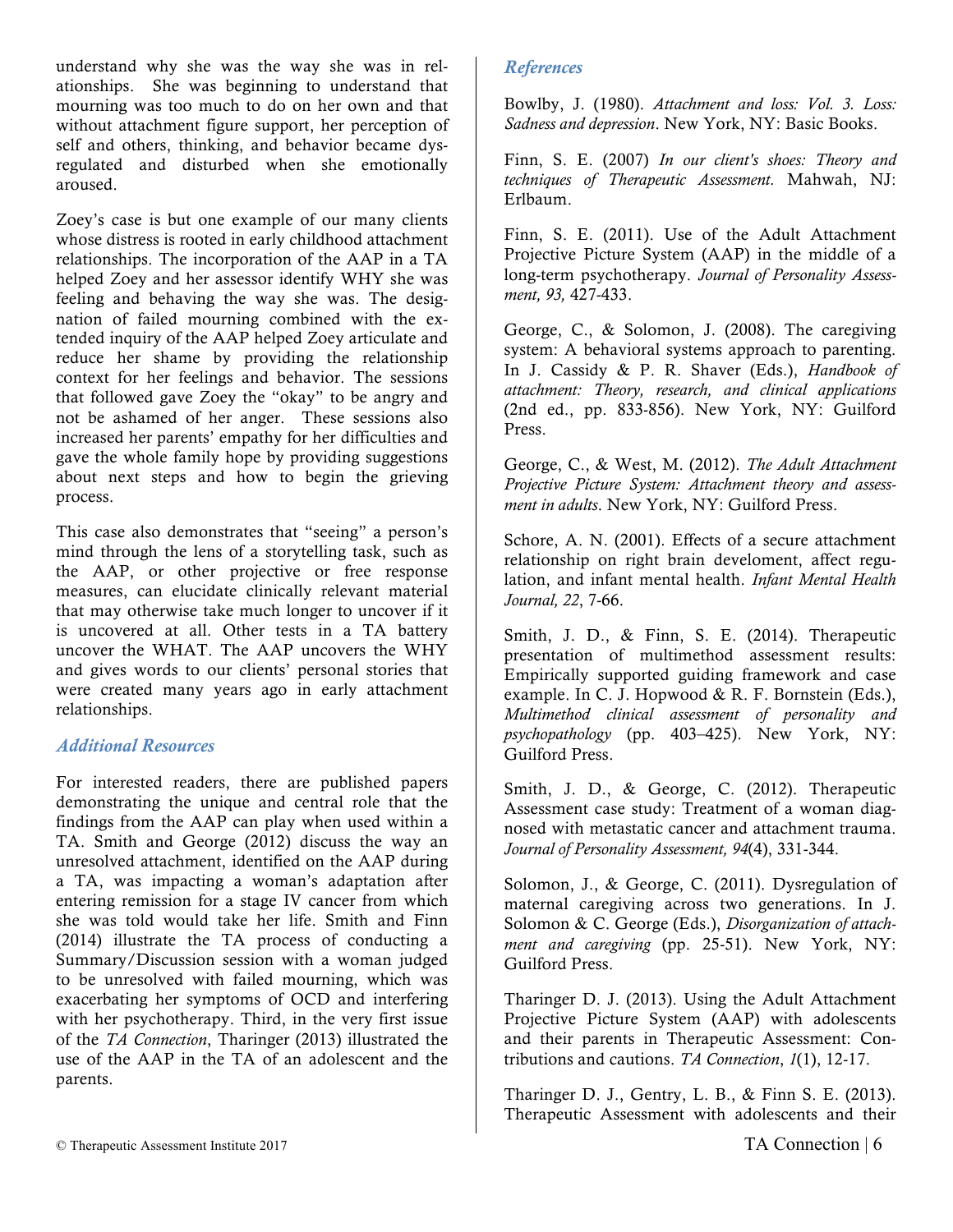parents: A comprehensive model. In Saklofske DH, Reynolds CR, Schwean VL (Eds.) *Oxford handbook of child psychological assessment* (pp. 385-420). New York, NY: University Press.

### *Authors*



Carol George, Ph.D. is Professor of Psychology and co-director of the master's program in Infant Mental Health at Mills College, Oakland, CA. Dr. George in an internationally renowned attachment expert and teaches courses and trainings in attachment theory and assessment. She received her doctorate in developmental psychology from the University of California, Berkeley in 1984. Dr. George has authored numerous papers and book chapters on adult and child attachment and caregiving. Her books include (with Dr. Judith Solomon the books, *Attachment Disorganization* (1999) and *Disorganized Attachment and Caregiving* (2011), and (with Dr. Malcolm West) *The Adult Attachment Projective Picture System.* She is Assistant Editor and on the editorial board of *Attachment and Human Development*. She does extensive clinical consultation for integrating attachment in treatment for professionals working with clients across the life span.



Melissa Lehmann, Ph.D., received her degree in August 2008 from the Counseling Psychology program at the University of Texas at Austin. Dr. Lehmann is a founding member of the Therapeutic Assessment Institute. She is currently in private practice at the Center for Therapeutic Assessment in Austin, Texas. Dr. Lehmann is also trained in the Adult Attachment Projective Picture System (AAP) and achieved AAP coding reliability in 2006. In her current practice, she codes AAPs for other professionals from around the world. Beginning in the summer of 2013, Dr. Lehmann became a trainer of this particular measure under the supervision of Carol George, Ph.D., and Malcolm West, Ph.D., the developers of the AAP. She is certified in TA with adults.

Please email questions or comments about this column to *george@mills.edu*

## Therapeutic Assessment in Rural America Our Ethical Responsibility?

#### *By Sara Boilen, PsyD Sweetgrass Psychological Services, Whitefish, MT*

I live down a dirt road off a two-lane highway that leads south to Whitefish, Montana, an idyllic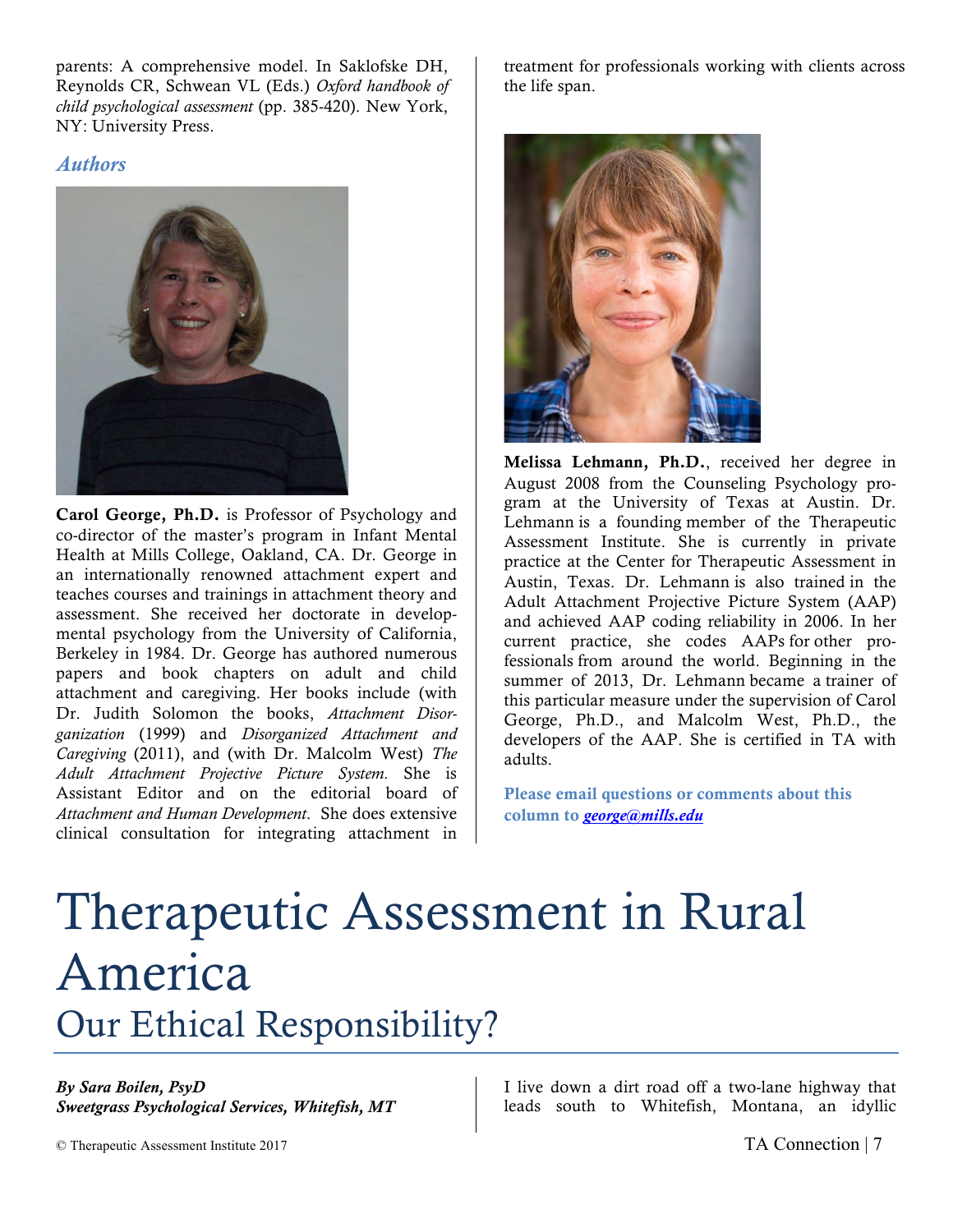mountain town, and north to Canada. When I first moved to this road, some 15 years ago, I noticed that drivers would subtly wave their hands as I drove by. The strategy was fairly predictable – with one's hand at twelve o'clock on the steering wheel, a driver could lift a few fingers in a cordial but casual acknowledgement. The dirt road wave (as I called it), a phenomenon consistent across the region, was, as far as I could tell, a way for drivers to acknowledge one another, humanizing the driving experience and thanking each other for sharing the road.

There was an intimacy to sharing the road I had not previously experienced. Driving, I quickly realized, was not the only aspect of rural life I was unprepared for. I learned, as I trained myself to rest my arm upon my steering wheel when driving on a gravel road, that the small community in which I had embedded myself as a psychologist would bring with it fierce ethical challenges.

What began as a study in survival – neighbors who wished to be clients, clients who were friends of friends – quickly evolved into an exploration into how the ethical dilemmas facing rural America might offer a window into how we all might practice more ethically. I would suggest, as a working hypothesis, that the practice of Therapeutic Assessment (TA) provides us with a stone path amongst the ethical muck in which many of us – rural providers or not – find ourselves.

### *The Landscape*

Montana, with a population that hovers around 1 million has approximately 240 licensed psychologists. Many of these practitioners are in the "urban" centers of Bozeman, Helena, Billings, and Missoula. This leaves huge swaths of land under- or unserved. Between the cities of Montana lie open, beautiful, rugged landscapes, speckled with sprawling farms, pastures, and dirt roads. Signs at local businesses in the autumn read 'welcome, hunters,' and there is a Cowboy church that hosts services after dusk to allow the ranchers to complete their chores before prayer. Despite the beauty surrounding the small towns, the landscape of Montana's mental health is bleak. Our suicide rate is currently third in the nation– with 25.2 of 100,000 people committing suicide annually (Suicide, 2017) – and veterans here are more likely to die by suicide than their matched peers elsewhere (Veteran Suicide Data Sheet, 2016). Research suggests that this is due to greater access to lethal means (Higher Rural, 2017), poor access to adequate

health care, and what Herbert Hoover called "rugged individualism" (Sotille, 2013).

### *The People*

There is s a saying, "The nice part about living in a small town is that when you don't know what you are doing, someone else does." Gossip, a core component of many rural communities, is a way to associate with others over common ground without revealing too much about ourselves.

While our country is facing a crisis of vulnerability and power, the Rural West has been long familiar with this formidable predicament. Montanans are frontiersmen by lineage. Those who made it far enough to stake their claim on a piece of land during western expansion are hardier than most. Rugged individualism, an ethos consistent with the forefathers of the American West, has persisted. The same mentality that drove men and women from their safe urban havens to pan for gold on the banks of the rivers or drill for oil in otherwise desolate areas, is the same mentality that shapes the modern-day ethos of every one for him(her)self (Sotille, 2013). To ask for help in Montana is to admit one is not as tough as one is expected to be. With military style bunkers, arsenals of weapons, and a boot straps mentality, Montanans in need of help are faced with the dilemma of admitting they were not as strong as their ancestors.

Montana is currently facing a major budget shortfall due to the diversion of funds to fight this summer's intense wildfire season. While Montanans are quick to request funding from Federal Emergency Management Association (FEMA), they are equally as likely to reject intrusions of the federal government. To say that Westerners have a complicated relationship with asking for help would be an understatement. The Western spirit also creates a wariness of authority. Flags proclaiming, "Don't tread on me" are a common sight in Northwest Montana. This flag, a symbol of protest of the government's overreach, reveals a central distrust for authority. The Native Americans in the region carry this distrust in spades because of their extensive history of abuse at the hands of the American government.

Thus, the cultural structure that affirms power and suppresses vulnerability persists. I recently asked a mother what had caused her to wait so long before reaching out for help regarding her abusive husband. In graduate school, we learned that abusive relationships were often hard to leave due to alienation and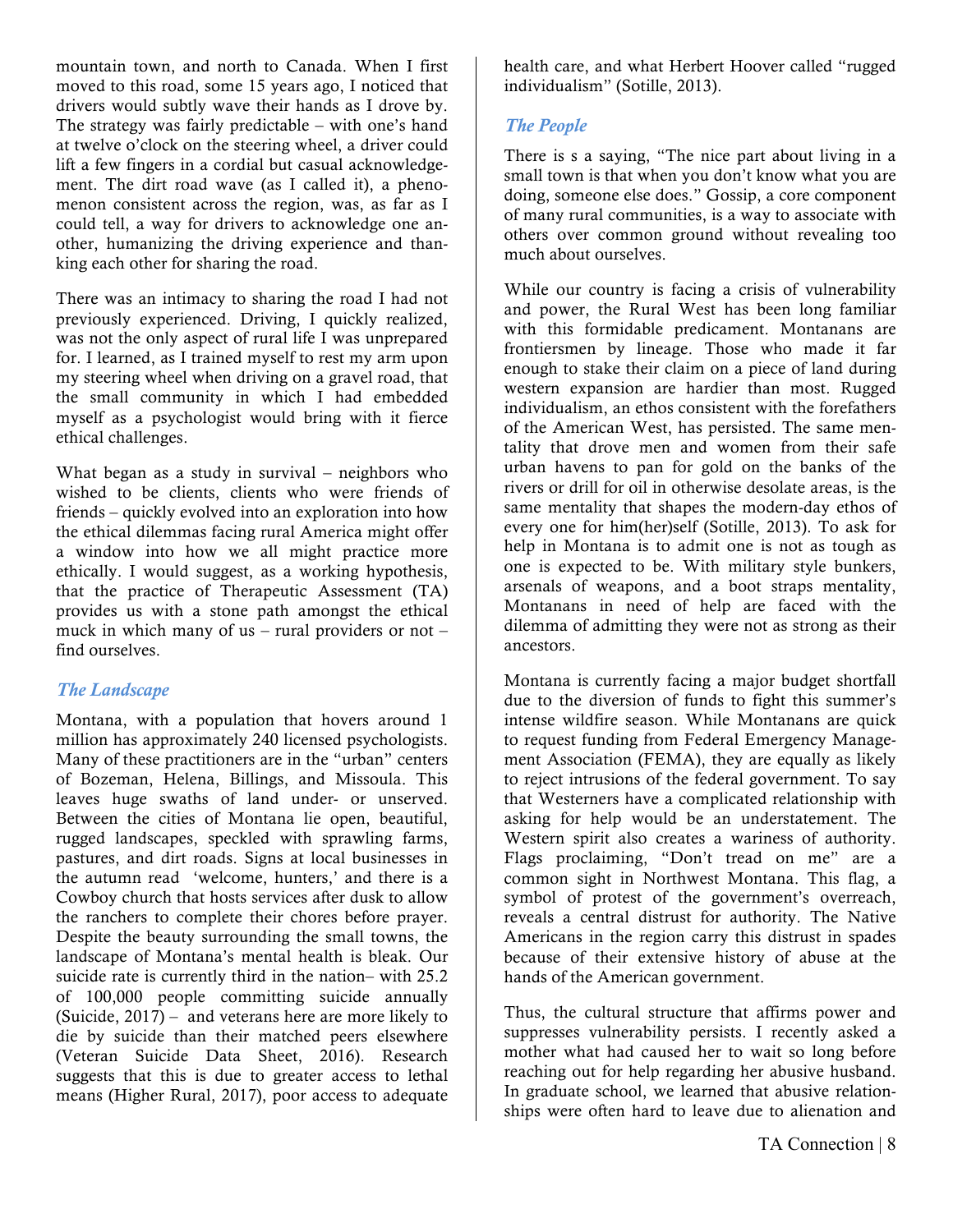isolation in addition to mechanisms of power and control. I expected an answer along these lines. Instead, she informed me that her now ex-husband maintained an arsenal of military style weapons. She feared that calling the authorities would trigger him to "go out in a blaze of glory." She tearfully explained that she didn't want to prevent her son from knowing his father. From my chair in the consultation room, it does not seem like a stretch to say that people in my community would rather risk death than be vulnerable. The line I am permitted to walk as a helping professional is thin and tenuous.

### *The Dilemmas*

In addition to working within a cultural context different from those commonly seen in urban centers, providers in rural communities also face ethical challenges not common to their metropolitan counterparts. Frequently, these dilemmas center around preserving the dignity of our clients, which include issues of privacy, competency of the therapist, and dual relationships.

Tasked with upholding our clients' sense of dignity, providers in rural communities face a plethora of challenges that often serve to undermine our best intentions. Given the burden created by ample gossip, privacy is of the utmost importance. It is also incredibly challenging to mitigate. The building in which I see clients offers parking in rear. In a town where people are easily identified by the truck they drive, a client's identity is difficult to protect. The teller at our local bank knows my name and my profession. While I enjoy the comfort and connection this affords me, it means that she could likely tell you the name of many of my clients, simply by the inscription on the checks I deposit.

Common practice (and ethical guidelines) encourage us to mind our scope of practice and work within our competencies. As the only psychologist working with the community, I am often faced with the dilemma of turning people away – without a referral option – or learning as fast as I can to provide them with the services they require. Further, our professional community is as small and tightly knit as the larger community into which it is embedded. Thus, we tend to maintain the same characteristics of their nonprofessional neighbors. They are hardy, independently minded, and reluctant to ask for help. Our competency is threatened not only by our remoteness and access issues pertaining to training, but also by our own pride and stoicism.

Dual relationships are inevitable in any insular community. I have been asked to assess my husband's boss's child. I have been asked to see my dog sitter's daughter for therapy. I provide trainings at a school where my clients are employed. I have ridden the chair lift at the ski resort with former clients and once returned from the bathroom at a bar to find my spouse talking to a client I had seen for an intake that very day.

Privacy, competency (or lack thereof), and dual relationships threaten the rural provider's ability to uphold a client's dignity. Moreover, while the Western landscape and ethos complicate access to mental health, there is also a high demand for our services. With thirty people presently waiting for an assessment, my practice struggles to keep up. The demands on rural providers is often great and is frequently coupled with little access to support, training, and supervision. Navigating this complicated landscape requires careful attention to the ethical potholes scattered along the way. I suggest that on the path toward ethical excellence, particularly in rural America, one would find Therapeutic Assessment (TA) as a viable means of mitigating many of the ethical dilemmas encountered.

### *Therapeutic Assessment*

TA is a brief intervention that uses psychological assessment to help people change their lives in positive ways (Finn, 2007). The practice is rooted in five core principles: Collaboration, respect, humility, compassion, openness, and curiosity.

Collaboration aims to engage clients in the entire assessment process, thus producing more useful and accurate results. TA clients are to be treated with respect. Assessors are the experts on the assessment instruments while clients are the "experts on themselves." By treating our clients as we would like to be treated, we hold space for their limitations, strengths, vulnerabilities, and shame. With humility, therapeutic assessors remain vigilant about their own limitations, biases, and perspectives, never failing to forget the power and limits of empathy. Therapeutic assessors develop hypotheses, not conclusions, as they aid their clients in rewriting their self-narrative. Compassion becomes the container in which the client can explore new solutions to old problems. The antidote to judgment, compassion, helps assessor remember the humanness of their clients, and their own. Finally, as therapeutic assessors, we are tasked with remaining open and curious about our clients and ourselves. (Finn, 2009). While these principles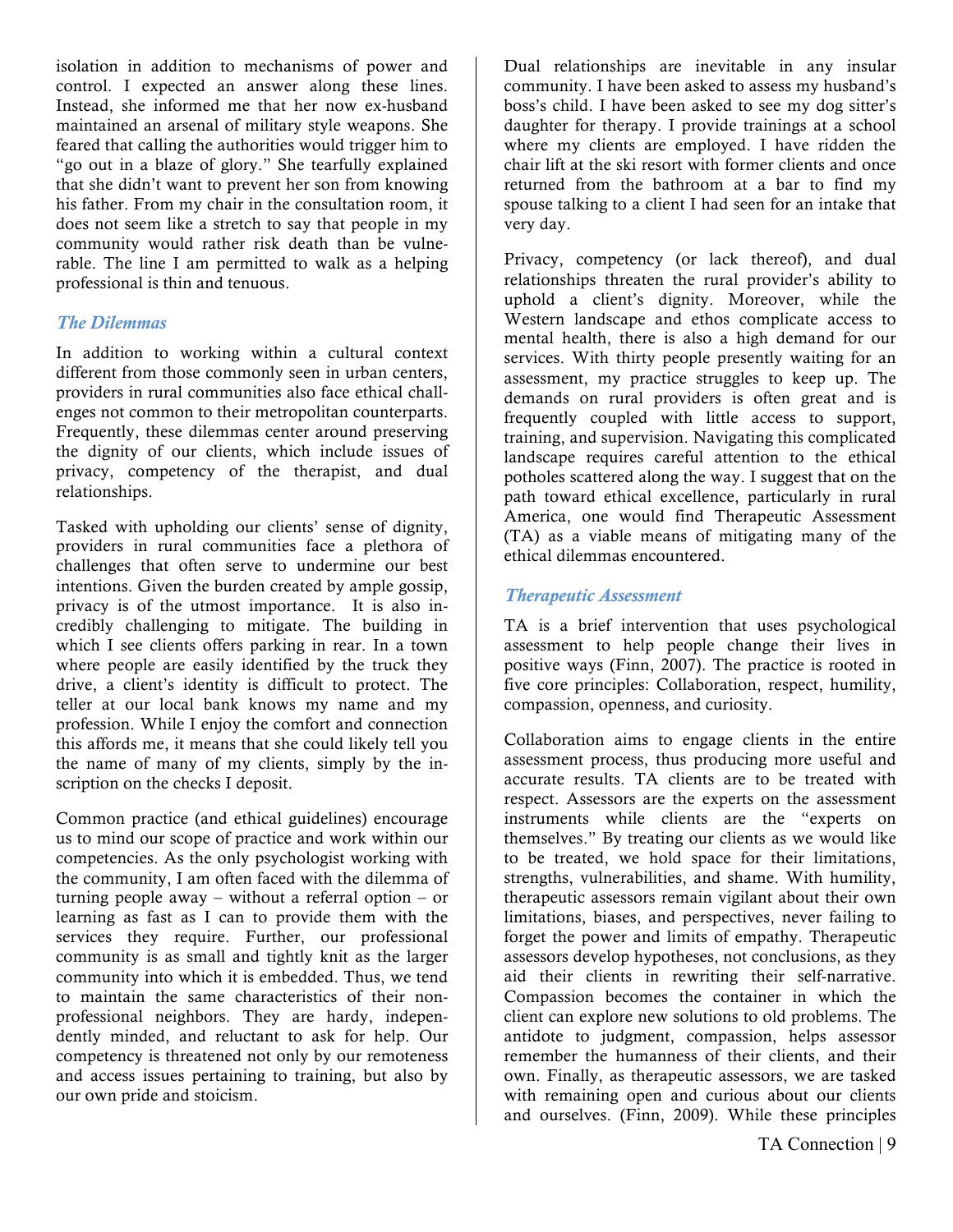guide professionals toward a more ethical model of assessment, I believe they also afford providers in rural and other insulated communities a path toward highly ethical clinical behavior. Koocher and Keith-Speigel (2016) proclaim "Thinking positively about ethics by aspiring to the highest professional standards should always guide our actions." Simply put, to uphold our greatest ethical aspirational guideline is to do good for our clients.

As an assessor, and as a practitioner in the Rural West, there are several likely impediments to attaining these goals. When conducting psychological or neuropsychological assessments, common ethical issues concern competence, dignity of our clients, informed consent, reliability and validity of the assessment measures, and providing feedback in appropriate terms to our clients and referral sources (Graham, Naglieri, & Weiner, 2013). In the Rural West, avoiding ethical pitfalls such as dual relationships, maintaining our clients' integrity and privacy and competence remain significant barriers to ethical triumph.

### *Our Ethical Responsibility*

I use the case of Darlene, a 31-year-old mother of two, to illustrate how TA might guide us toward ethically sound behavior, particularly in a rural community. Darlene was referred to Sweetgrass Psychological Services by her caseworker at the Department of Public Health and Human Services DPHHS). Darlene's children had recently been removed from her home and placed with a foster family following a home visit that yielded findings of severe neglect. Darlene had experienced a Traumatic Brain Injury (TBI) following a car accident several years earlier and since that time, had struggled with executive functioning problems. Due to her injuries, and subsequent deficits, Darlene experienced impairments rendering her incapable of gainful employment. Her children had been removed from the home on two previous occasions, and her case worker was requesting a psychological evaluation to determine if Darlene could parent her children safely and effectively and what, if any, resources and assistance she would require should her children be permitted to live with her again.

Despite the debate in the psychological community about its applicability to forensic cases, I elected to proceed with a TA. My reasoning for this was twofold. First, policy dictates that DPHHS makes "reasonable efforts" (Reasonable Efforts, 2016) to preserve and reunify parents. Second, the services in

the valley in which Darlene resides are limited. Her therapist and caseworker both indicated a sense that they were stretched beyond their competencies in their efforts to aid Darlene. A TA, in my opinion, seemed like the most productive means of helping Darlene and her caseworker better understand her dilemmas while readying her for the change necessary to engage in the inevitable reunification process.

Further, while individuals around the world are often skeptical or disdainful of institutions that interfere in the functioning of the family unit, individuals in the Rural West are often incredibly wary of such intrusions. Darlene's address alerted me to her membership in a community particularly known for their disdain for authority figures. The "Canyon Critters" as they call themselves, are an informal group of antiestablishment outdoorsmen and women.

Darlene's initial skepticism and defensiveness dissolved as I implemented strategies rooted in TA principles. Within the first session, I subtly and directly demonstrated respect, humility, collaboration, and compassion. I asked that she call me Sara, instead of Dr. Boilen, while allowing her some precious moments to share some pictures of her children she kept on her phone. While demonstrating empathy, I encouraged her to become an active collaborator in the process, moving her from the role of the disenfranchised, defensive victim of the system to an active participant in her therapeutic process. Darlene quickly followed my curiosity and openness, acknowledging within the first 20 minutes her failings as a parent. In addition to her caseworker's questions, Darlene asked, "What gets in the way of me being a better parent?"

Prior to beginning the data collection phase, I reminded Darlene of the nature of the assessment, the steps we would take and the tests we would complete, and set forth to secure informed consent, or in this case (because of the court mandate) ascent. In TA, the power differential is reduced, as compared to traditional models (Finn, 2007) and I would posit that this allows for greater access to true informed consent. Again, Darlene, now committed to generating good data in the spirit of getting some answers to her questions, agreed. We proceeded with the assessment and Darlene completed a D-KEFS, MMPI-RF, the R-PAS, WMS-III, and a WAIS-IV. Additionally, I conducted observations and spoke with her mother, therapist, caseworker, and primary medical care provider.

As a psychologist, with minimal training in neuropsychology, I reached out to a colleague to under-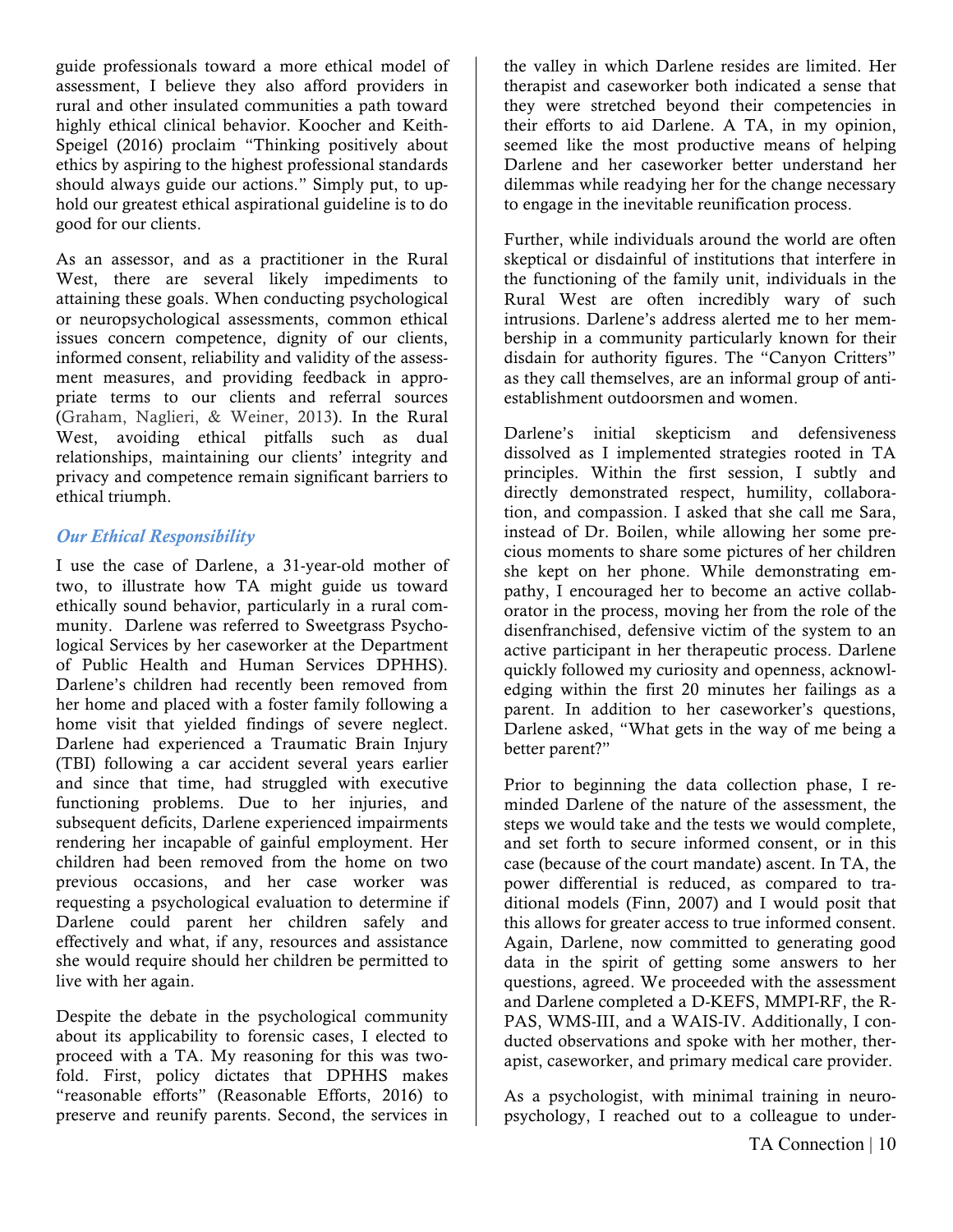stand more the nature of Darlene's TBI. In other communities, I might have the liberty of referring Darlene for a neuropsychological evaluation with a Board Certified professional. In Whitefish, MT, if Darlene wanted her children back, I was her only option. Guided by the TA principle of humility, I sought consultation and engaged in some reading to bring myself up to speed.

Upon the data completion phase, I generated several working hypotheses. One of these hypotheses was that, in addition to the complex injuries resulting from her TBI, Darlene was suffering from significant depression that rendered her unable to adequately generate empathy for her children, attune to their needs, or maintain an energy level sufficient for parenting two small children. Our Assessment Intervention Session made use of the Thematic Apperception Test (TAT) story cards to help Darlene understand how her exhaustion impacted her decision making. By the end of the task, Darlene (and her caseworker who had elected to be present) came to understand a new narrative about herself. Darlene's TBI had rendered her incapable of managing daily tasks with the unconscious ease of days prior. This, combined with her significant depression, left her exhausted and depleted, often before the children had finished their breakfast. Further, Darlene helped me understand an integral piece of the puzzle. Her mother had instilled in her an ethos around never asking for, or receiving, help. As Canyon Critters, they had a long-standing mistrust for authority figures. What's more, the rampant drug abuse and domestic violence in their community left most individuals shamed, isolated, and hopeless. The shame that permeated her culture, coupled with a sort of individualism similar, but different from the ranchers with whom I had grown so familiar, dissuaded her from receiving the help she had been offered by DPHHS. The caseworkers, therapists, and in-home parent coaches had been needling Darlene's self-esteem and sense of efficacy. They were, inadvertently, causing her shame that was, in turn, worsening her depressive experience and her treatment outcomes.

We then turned back to the TAT cards to co-create a new potential narrative in which Darlene could give herself some compassion (which was overflowing in both the caseworker and myself) in the spirit of allowing herself to receive some help. By acknowledging her depression, her shame diminished. Her new narrative regarded a person with a disability (her TBI) and a mental illness, for which she needed

treatment. She began to give herself some grace and shift her expectations.

The caseworker later shared that Darlene's engagement in the parenting plan and interventions offered by DPHHS had changed dramatically following feedback from the TA. The subtle resistance and lack of progress had been replaced with engagement and openness. She disclosed that their previous observations of Darlene's defensiveness had led them to believe she would not be a successful parent. By participating in the Assessment Intervention Session, she had seen a possible alternative path toward better parenting.

### *Discussion*

The benefits of a TA in Darlene's case were evident to both myself and the DPHHS case worker. There were also benefits to me as a provider, which aid in my longevity and the sustainability of my work. While work in the forensic field of child protection can be taxing and disheartening, the outcome of this assessment left me feeling the hope so common amongst TA clients (Finn & Tonsager, 1997). In addition to the therapeutic and programmatic gains, TA provided a path toward mitigating some of the ethical risks inherent in the work I do. Allow me to review how TA, in the case of Darlene, provided me with a means of practicing more ethically.

As a provider in a rural community, I am often practicing at the edge of my competency comfort zone. TA, with its values of humility and curiosity, not only permits, but encouraged me to seek out support and approach my limits and bounds to Darlene's case without ego. We must always be careful to not become emboldened to take on that which is beyond the scope of our practice. I would suggest that if we remain humble, we are less likely to stumble into that unethical territory. This is likely because we have either received the support and supervision required or because we knew when to admit to our shortcomings. Further, with adherence to the value of humility, TA directs the forensic assessor to remember that they are human and that the objectivity and impartiality our scientific craft is, indeed, limited (Katz, 1992).

Much has been stated on the ethical conflicts faced by those conducting forensic assessments, particularly those conducting TA in the forensic setting and this is, to some extent, beyond the purview of this discussion. However, Child Protective Services has a dual mission of providing safety for children and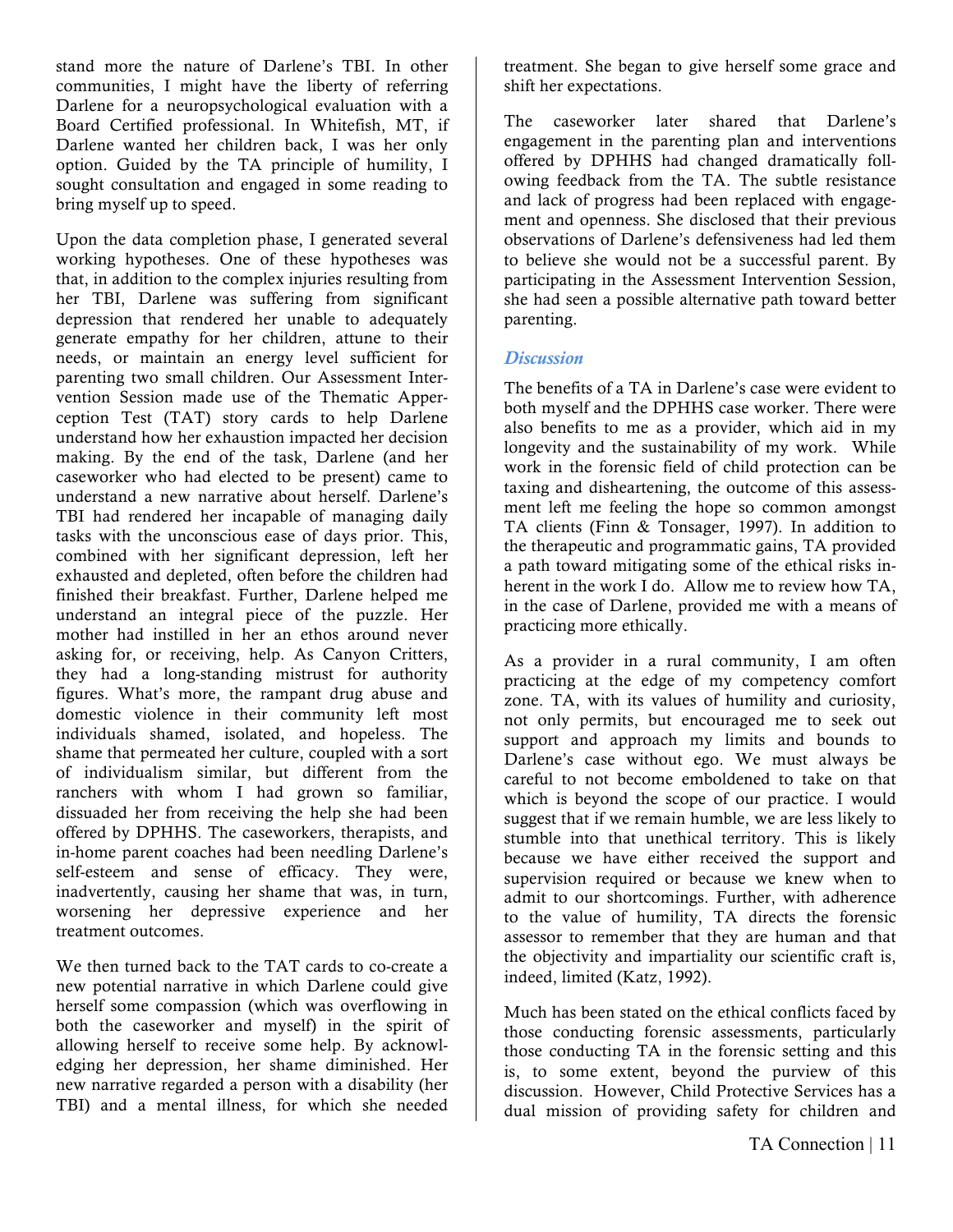supporting parents (DePanfilis & Salus, 2003). To this end, TA can provide robust evaluative findings *and* readiness for change (Finn, 2007), thus wholly supporting the mission of Child Protective Services and helping Darlene and her referring professionals simultaneously.

In Darlene's case, while our vastly different social networks left me with little worry of the existence of a dual relationship, the nature of the assessment allowed for a positive dual relationship in and of itself. The collaborative model of assessment, employing humility, openness, respect, and compassion, allowed for Darlene to leave the consultation room with her pride intact and an openness between us that would allow us to sort out any future run-ins.

TA tasks the assessor with seeking out, and perhaps drawing out, the inherent strength, wisdom, and capabilities in our clients. By enlisting them in collaboration throughout the process, we reduce our clients' shame, increase their hope, and empower them to shift their narratives and/or ways of being. In the case of Darlene, once hopeless about her efficacy as a parent, a TA allowed her to acknowledge her limitations and need for support without relinquishing her pride.

In addition to the noticeable positive outcomes for the referral source and client, utilizing a TA model also may have mitigated many of the ethical threats while allowing me, as the assessor, to uphold a high ethical standard, perhaps, the ultimate ethical standard: Doing good.

### *Final Thoughts*

"One purpose of an ethics code is to establish and maintain the viability of a profession," in this case, the practice of psychology (Fisher, 2017, p. 3). Ethics provide us with a tool by which we can measure what is morally acceptable. Ethical guidelines typically promote the fulfillment of moral obligations to do good, to avoid harm for our clients, and to treat others with respect, dignity, fairness, and honesty (Fisher, 2017). Discussions centering around ethical behavior frequently focus on infractions, violations, or abuses. However, at the core of an ethical imperative is a guide toward better behavior. Here, I have posited that to act ethically, in the field of psychological assessment, particularly in the Rural West, is to practice TA.

The research on the benefits of TA is clear: it works as both an effective means of performing psychological assessment and as a means of improving the lives of our clients (Finn & Tonsager, 1997). Clients in Northwest Montana face numerous cultural barriers to achieving mental health and accessing and utilizing mental health services. Further, geographic barriers and a dearth of providers limit an individual's access to mental health care. TA offers a model to address these impediments. By making psychological services (particularly assessment) approachable and collaborative, our clients are more likely to reap the benefits. Further, we can create change in our clients that is likely to persist and promote better outcomes (Finn & Tonsager, 1997). Finally, practicing in rural America is lonely. With few opportunities for consultation and the clinical needs of any insular community invariably challenging a clinician's competence, the principles TA offers guidelines for engaging ethically with our clients. Burnout, a real risk amongst rural providers, is mitigated by the rewards reaped by the clinician through the process of TA (S. Finn, personal communication, November 1, 2017).

In short, I would contend that TA is the "dirt road wave" of the assessment world. It's an opportunity to humanize our brethren while honoring their autonomy and staying out of their way.

### *References*

Ethical Principles of Psychologists. (2017). Retrieved from https://www.psych.or.jp/english/ethical.html

DePanfilis, D., & Salus, M.K. (2003). Child Protective Services: A Guide for Caseworkers. Retrieved from: https://www.childwelfare.gov/pubPDFs/cps.pdf

Fisher, C. B. (2017). *Decoding the ethics code: A practical guide for psychologists* (4th ed.). Thousand Oaks, Calif.: SAGE.

Finn, S. E. (2007). *In our client's shoes: Theory and techniques of Therapeutic Assessment*. Mahwah, NJ: Erlbaum.

Finn, S. E. (2009). Core values in Therapeutic Assessment. Retrieved from www.therapeuticassessment.com.

Finn, S. E., & Tonsager, M. E. (1997). Informationgathering and therapeutic models of assessment: Complementary paradigms. *Psychological Assessment, 9*(4), 374-385.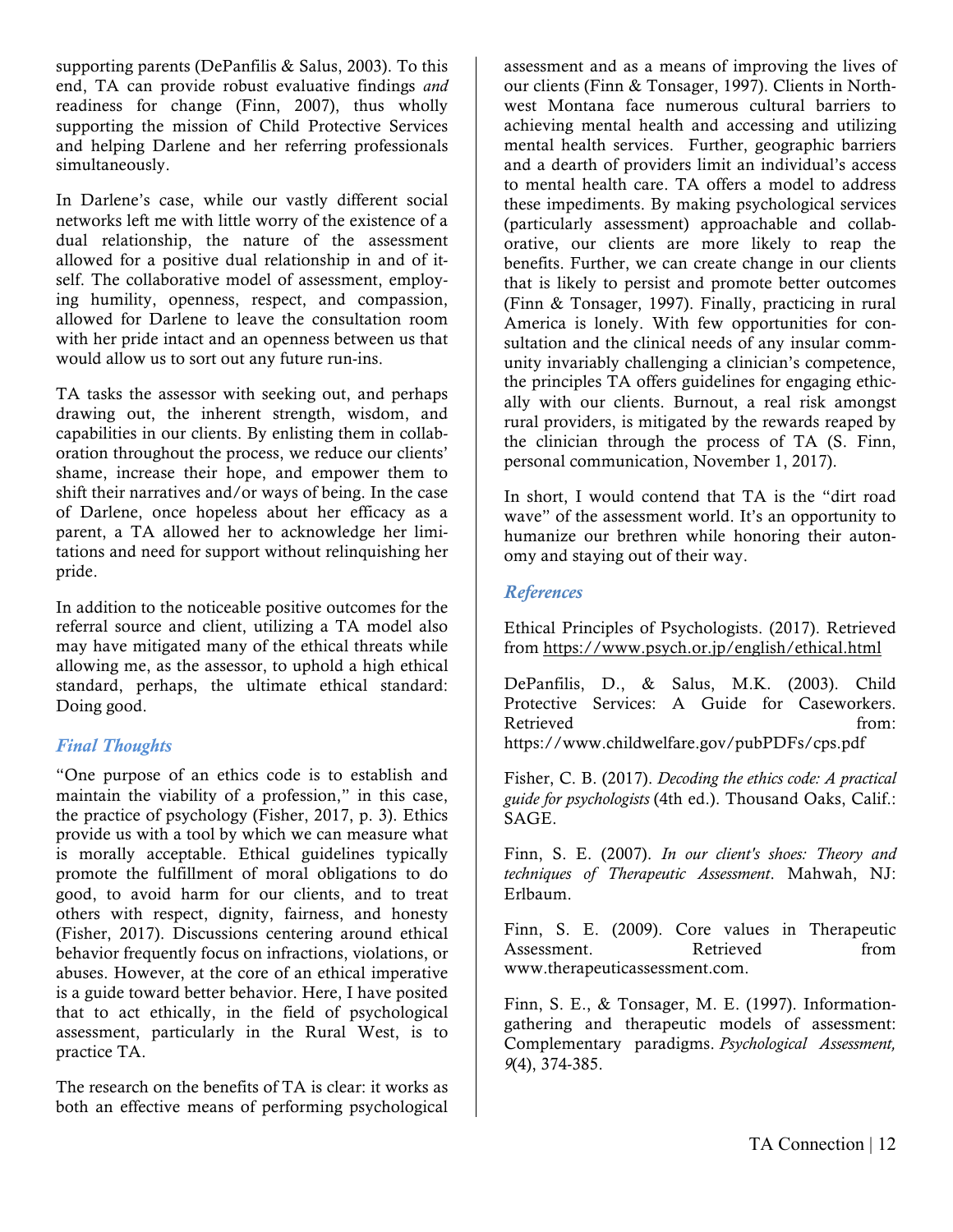Graham, J. R., Naglieri, J. A., & Weiner, I. B. (Eds.). (2013). *Handbook of psychology: Assessment psychology, Vol. 10, 2nd ed*. Hoboken, NJ: John Wiley.

Katz, J. (1992). "The fallacy of the impartial expert" revisited. *Journal of the American Academy of Psychiatry and the Law Online, 20*(2), 141-152.

Koocher, G.P. & Keith-Spiegel, P. (2008). *Ethics in psychology and the mental health professions: Standards and cases (3rd e d.)*. New York: Oxford University Press.

Higher Rural Suicide Rates Driven by Use of Guns. (2017). Retrieved from https://www.jhsph.edu/news/newsreleases/2017/higher-rural-suicide-rates-driven-byuse-of-guns.html

National Board of Italian Psychologists Code of Ethics for the Psychologist (n.d.). Retrieved from http://www.psy.it/national-board-of-italianpsychologists-code-of-ethics-for-the-psychologist

Reasonable Efforts to Preserve or Reunify Families and Achieve Permanency for Children. (2016). Retrieved from the settlement of the settlement of the settlement of the settlement of the settlement of the set https://www.childwelfare.gov/pubPDFs/reunify.pdf

Sottile, L. (2013). The lonely life of the farmer too often leads to suicide. Retrieved from http://america.aljazeera.com/articles/2013/9/28/th e-lonely-life-ofthefarmertoooftenleadstosuicide.html

Suicide: Montana 2017 Facts and Figures (2017). Retrieved from https://afsp.org/about-suicide/statefact-sheets/#Montana

Veteran's Suicide Data Sheet (2016). Retrieved from https://www.mentalhealth.va.gov/docs/datasheets/Suicide-Data-Sheets-VA-States.pdf

### *Author*



Sara Boilen, PsyD is the owner and chief psychologist at Sweetgrass Psychological Services, a private practice in Northwest Montana. Dr. Boilen received her doctoral degree from the University of Denver where she trained with Hale Martin, PhD. in Therapeutic Assessment. She has completed several trainings with Stephen Finn, PhD., at the Center for Therapeutic Assessment in Austin, TX. She is author of the forthcoming book *Psychology in Rural America; Case Illustrations and Guidance for Rural Practice*. Dr. Boilen also is a member of the Montana Board of Psychologists.

*Please email questions or comments about this column to drsaraboilen@gmail.com*

# Collaborative Assessment with Adolescents in Juvenile Hall and Group Homes

### *By Caroline Purves, Ph.D. Retired, Berkeley, CA*

Though there are no bars on the windows, there is no mistaking the jail–like atmosphere of Juvenile Hall.

The grey concrete walls, furniture bolted to the floor, and the endless maze of hallways are constant reminders of its grim purpose—incarceration and punishment. When directed to the homey–labelled 'cottages' to pick up a youth for her assessment, one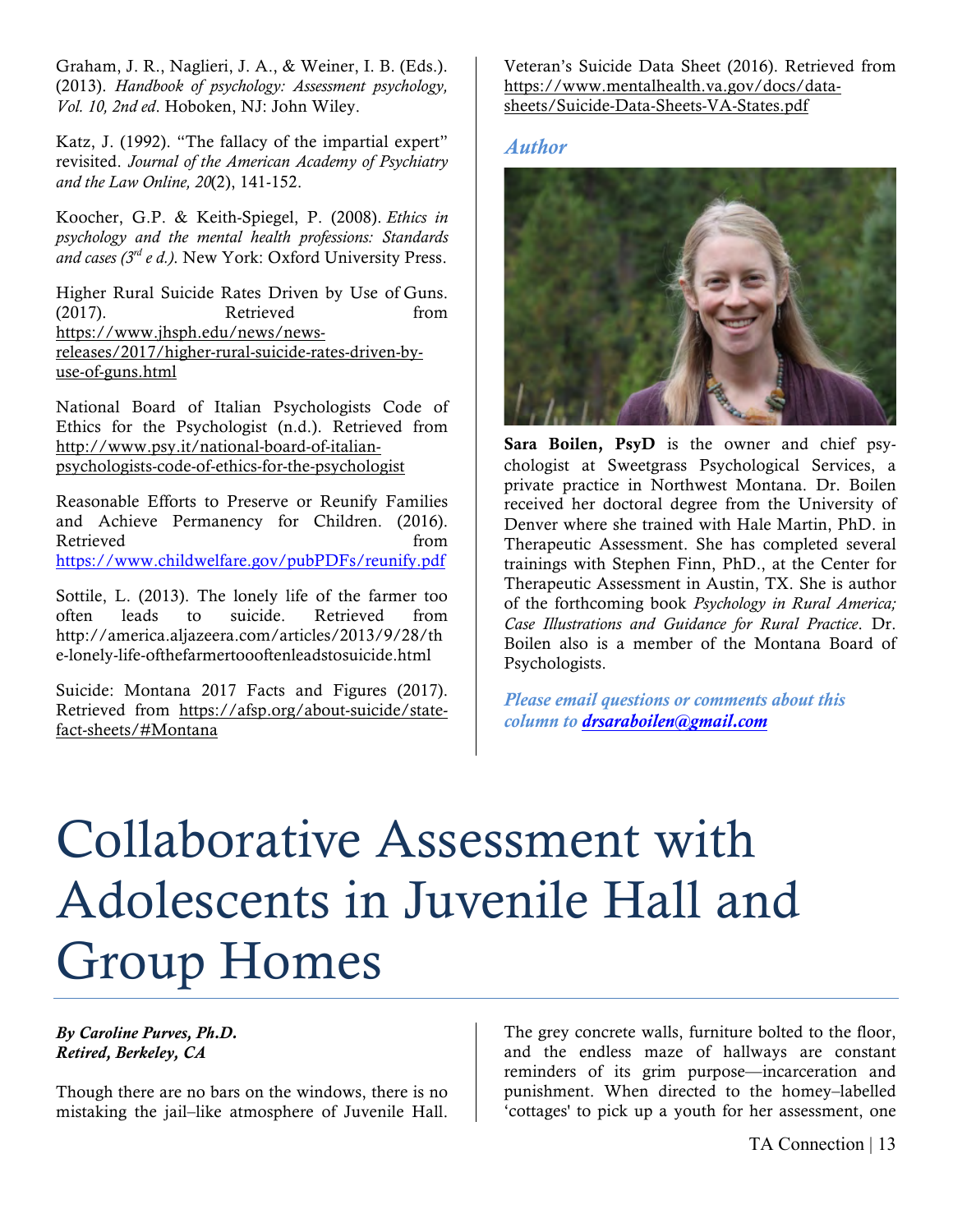walks through gray bare corridors to a locked area which is even more like a jail than the rest of the building. This is the surrounding in which a young person awaits the psychologist, if he or she has even been told that one is coming. If the youth is being kept at home, the specter of a stay in the Hall hangs over the family like the sword of Damocles.

In the person of the psychologist, the youngster faces yet another adult who has power to judge and criticise, pry into his mind, ask painful questions and undermine yet further his already low self–esteem. Whatever defenses are in the arsenal are brought to bear so that he can manage this new challenge. The distrust of the "system" is mobilized in the face of the demands of the assessment. In these circumstances, the contributions of a collaborative or Therapeutic Assessment are particularly valuable. A subtle sense of agency along with a glimmer of hope that the mental health world does offer real help are no small gains with which to come away from an unwanted assessment.

What does using a collaborative/therapeutic approach mean? First, while Therapeutic Assessment in its fully developed form is a marvel, both to participate in and to watch, we practitioners do not always have the luxury, (i.e., the time and clients who can afford it), to follow all those elegant steps. Usually there is a two-week deadline, and secondly, the remuneration does not justify extra trips to the Hall for the feedback session. On the surface, these referrals have all the earmarks of a 'get in, do the job, and get out' 'type of deal.' But just as beauty is in the eye of the beholder, so TA is in the mind of the psychologist. My belief, born out by years of working in different settings, is that one can bring an attitude to the evaluation that honors the foundations of C/TA while working within the practical bounds that each setting demands.

I want to share a few points I have found both helpful and comforting. Some years ago, Judith Armstrong gave a talk on the shifts of balance of power created by our approach. Traditionally, the power in assessment is held by the psychologist, as recognized in a chapter by Shafer (1954) in which he describes a kind of cat and mouse game between subject and tester. Of course, there is a power imbalance, but we acknowledge it and invite our clients to, as it were, join us. Thus, it's important to be transparent to our juvenile clients, when we explain the purpose of our meeting, discuss the possible outcomes, while still acknowledging that, yes, the judge will read the final report.

Secondly, even more years ago, when family therapists were on the presentation circuit, I heard Carl Whitaker say to a family, "Let's have fun. If I'm not having fun with you, I'm not going to be of any use." Of course, he didn't mean that he was going to joke around and that it was all games. I understood it to mean an attitude that was open to possibility. To take a chance by taking seriously what the client says; to be open to different understandings of the information offered; to not be fearful of exploring and following through on what the client says and demonstrates in the testing and in the interaction.

My attitude to these ideas translated into the idea that the next few hours will be a voyage of discovery for both the youth and myself. For me, of course, will emerge the data that will allow some reasonable recommendations. For the person being tested a chance to voice some of her concerns and to learn something about herself that she may not have expected. For example, 13-year-old Crystal came to be tested from her group home. At first she barely spoke to me, adopted a tough persona and hinted that she had gang affiliations. I let her know what the social worker wanted to find out and l suggested that she come up with questions. To my surprise, Crystal eagerly said that she wanted to know why she couldn't remember what she read. When we were finished, I was able to tell her that it looked as if she did not have any neurological damage, but that the amount of marijuana she was smoking was probably affecting her short–term memory.

When working with young people in the Juvenile Justice System there are several elements working in our favor that can be used to facilitate the collaborative process. Assessment referrals are not routine. Rather, an assessment is asked for because there is some ambiguity about the case. A request for treatment recommendations, or level of control, as well as risk to the community are often the key questions indicating that there are resources somewhere that can be tapped to aid the youngster. Rarely was I asked to evaluate a young person already enveloped in a criminal career. (Though once, determined to finish a session with a high school drug dealer, the final parts of the assessment involved us leaning against his school window, outside, completing the Rorschach, which had a certain frisson of drama.) Furthermore, "Juvie "can be both terrifying or boring, so a break in the routine, even if initially scary, can be a welcome diversion!

TA Connection | 14 Thus, by presenting the court's puzzle to the child some curiosity or beginning engagement can occur.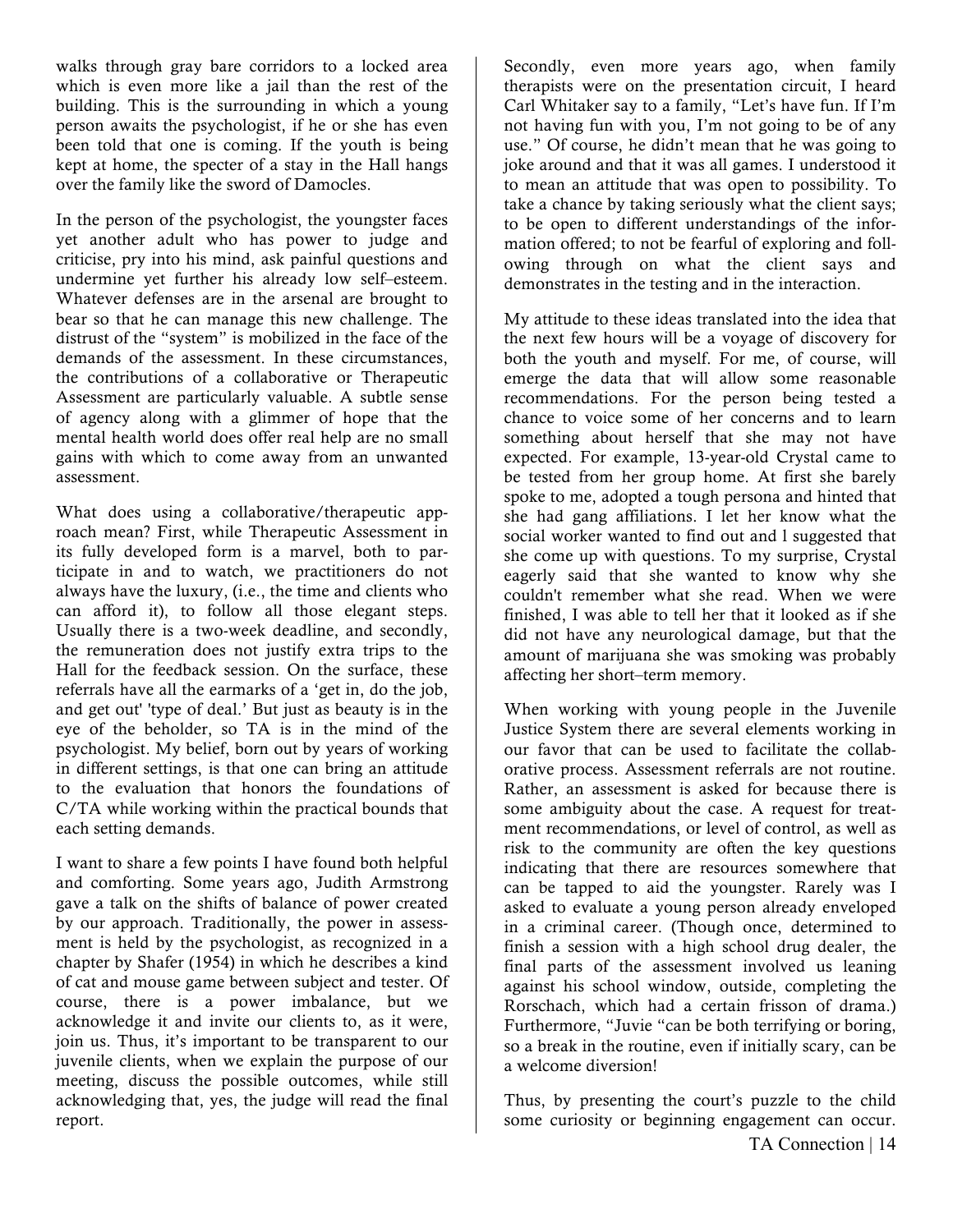For instance, after explaining who I am, I will explain the dilemma the judge wants help with. There is no beating around the bush. If it is a question of a group home versus California Youth Authority, (i.e. jail), for example, or home versus out of home placement, the youngster is asked for her input. Often, the resistances already mentioned are in full play, so at first a mumbled "I don't know" is the response. Once the issues are on the table, no matter how little response, she knows that this is both serious and she will not be lied to. As the work continues I find that the initial comments have been heard and can be digested bit by bit. In one instance, Eduardo could barely speak to me and only mumbled when told the point of the evaluation. I had explained to him that his placement, either home or foster care, was part of the question the judge wanted some ideas about, which led to no response at all. Furthermore, he had been offered counseling several times in the past and had never shown up.

We were well into the Wechsler Intelligence Scales for Children, version 4 (WISC; Wechsler, 2003) when he stopped and said clearly. "I don't want to go to a foster home." What to do? Should one continue with the testing or stop abruptly and respond to Eduardo. His impulsive bursting of the dam of resistance seemed tenuous…if I didn't respond to the pain immediately, it felt as if the opportunity would be lost. Perhaps the door would again slam shut. On the other hand, disrupting the flow of testing could invalidate the scores. The question in my mind, then, was: who was the evaluation for, the test makers or the client. Once that was clear in my mind, we agreed to take a break, and return to the WISC in a few minutes.

At that point we were able to discuss his home life and some self–perceptions that negatively shaped his behavior. He told me that he thought that he was dumb and ugly. He was also terribly worried that his girlfriend would find someone else. We spent some time discussing this; as we had the Intelligence scale in front of us we were able to see realistically where he wasn't dumb and where his real learning problems were. He told me about his older brother who was critical of him, but whom he admired. He made it clear that he wanted to stay at home. After this was clarified, we returned to complete the testing elements of the evaluation.

At the end, I asked him how he had found our time together. He liked it. I told him he could have this every week; it was actually like counseling. He left with the thought that maybe he could give counseling a try after all.

(As a personal aside, this case was my "gateway drug" to collaborative assessment. I was in a psychoanalytic writing group with nothing to say! In desperation, I wrote about Eduardo. The group was intrigued and encouraged me to write more. I sent the resultant paper, which referenced Constance Fischer's paper, the "The Testee as Co–Evaluator" (in Fischer, 2017), for presentation to the Society of Personality Assessment where it was accepted. There I met Connie, Len Handler, and Steve Finn and found a lifelong coterie of like–minded friends.)

### *Van: An Unwilling Client*

The following case is a rather dramatic example of how a most unpromising situation ended up with happy results for both the youth and myself. Van was referred by his probation officer to help in understanding his criminal behavior and to come up with a treatment plan. From the beginning a pall was placed over the assessment. First a supervising probation officer told me that "the kid was really weird—don't meet with him in your office." His own probation officer warned me that he "didn't like white people; why on earth did they give this referral to you!" When I phoned to make the appointment (he was at home after having spent several weeks in Juvenile Hall), he hung up on me. His mother groaned, when I finally was able to speak with her to arrange the appointment, "Oh, no, a white lady!" So expecting the worst, I arranged for a space with colleagues nearby and set to. Van arrived with his mother, who was charming. He wasn't, pointedly refused to shake my hand and looked away. I brought the both of them in the room, assuming that she would keep some control should he become aggressive. After a few minutes of explanation, he said abruptly, "I ain't doing it," and got up to leave. That was certainly a possibility for Van, so I did not try to prevent him, but merely remarked that it was his choice. I noted that he sat back down, and while sullen, did not leave.

I took out the 'Bender Gestalt Test (Hutt & Briskin, 1960; Connie Fischer has helped me see the value of this instrument in terms of its therapeutic potential beyond its standard use) and, to my surprise, he became quite active. He also responded to my comment about how hard he was trying. We eased into the WISC as his mother watched. I noticed that Van was invested in the task. Turning to her I asked if she wouldn't mind leaving as I found it hard to concentrate with her there. She left, and Van and I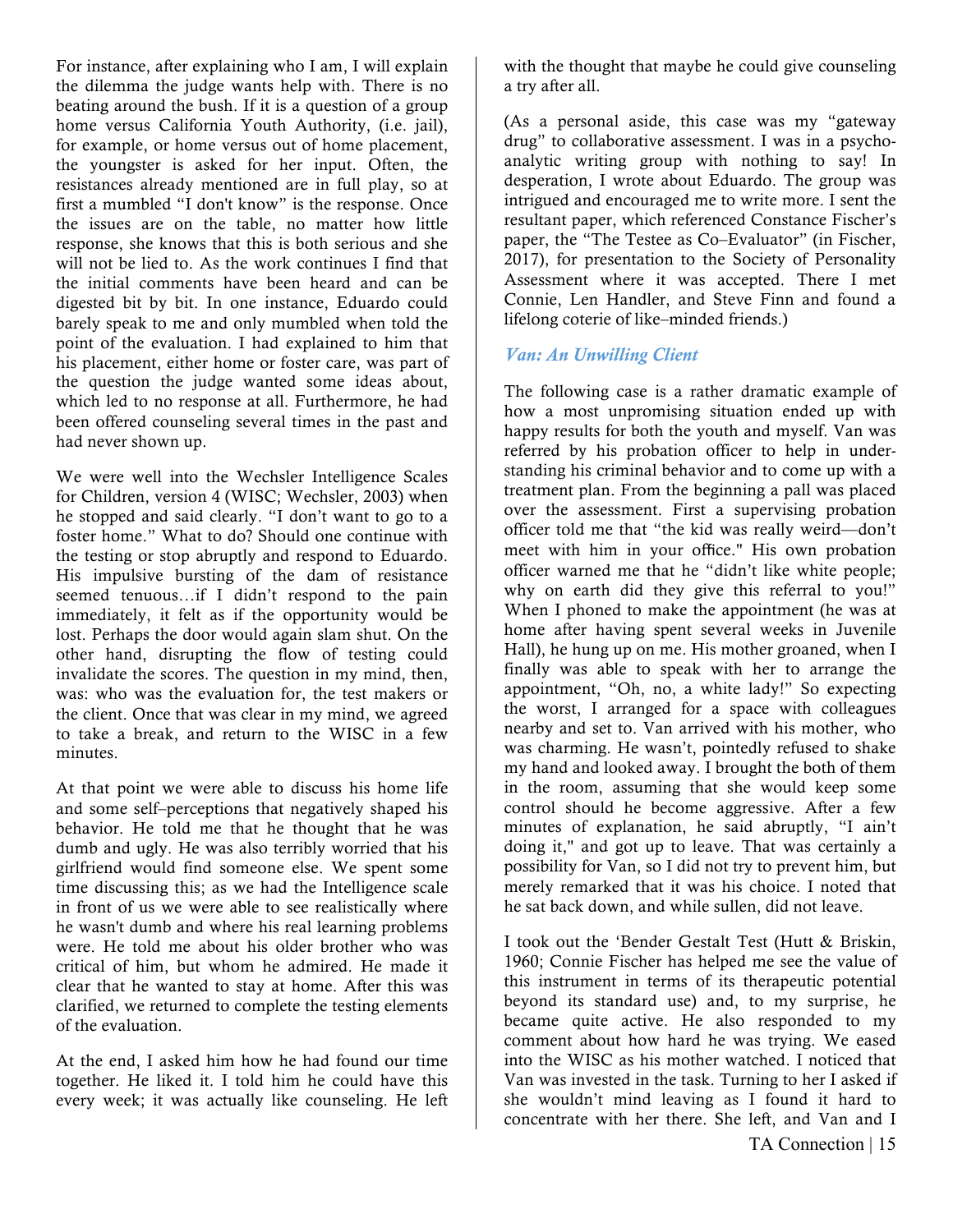kept on working. Through his mumbled, brief replies, his fears began to emerge. I asked him why he did bad things. He said that he didn't know yet. He admitted that he wanted to live "normal" and be a mechanic. His drawing of a boy was "someone you wouldn't want to know— he's a crazy person." All this allowed for a discussion about his criminal behavior. I suggested that perhaps he should give it up, because he really was a good person inside and he was worried. He was pleased by this idea. Being talked with seriously, and insisting on some response from him seemed to create a feeling that he was someone worth considering. Then, adding to the now positive feeling, the colleague from whom I borrowed the office, (also white) came in (I have now become used to these interruptions and even welcome them.) He expressed great interest in Van, offering him something to drink. Once Van had a cup of cocoa, he really settled in. Finally, I had to send him home this boy who "hated white people." His mother phoned later to say how happy he was with the experience.

While there was not a formal feedback session and our interaction was limited to one session, there was clearly a positive, therapeutic impact on this teenager. The longer-term benefit of this approach is that by finding the hopefulness, the wish the youngster has to find another way to live his life, one can present the court with more alternatives than incarceration. He or she feels that more has been seen than just his/her "badness" or "craziness", feelings that usually fuel the resistance in the first place. They begin to have a glimmer of curiosity about their behavior because of my curiosity. I am not taking for granted the story given by the court report or whatever else has been said about them. The notion that Van was not cut out for a life of crime actually seemed a surprise to him (there were family dynamics at work here which I will not go into), and one that offered a glimpse into the self that wanted to be "normal."

### *Lorinda: Lonely and Bad*

Now, let me give another example, one where, unlike Van, I didn't have to work so hard just to get her cooperation. Lorinda Jones was a 14–year–old girl in Juvenile Hall on charges of assault. She had beaten up several girls, either by herself or in groups, sometimes stealing their belongings, sometimes not. The referral question addressed the risk factors for the community and the type of program that would best suit her needs. Lorinda appeared in one of the interview rooms, insisting that she had not been told of the appointment, that she had never met with a

"psychiatrist person" before and was worried that she might be "crazy." In fact, this family had been referred for counselling over a year ago after a previous assault charge but had never followed through with appointments. I asked Lorinda what she might want to learn from her assessment. After much hesitancy on her part, and encouragement on mine, she said. "I want the evilness to go out of me. If it go away, I be fine. I'm not sure how." The origin of this understanding of her behavior was somewhat illuminated when she described what her mother did when Lorinda got in trouble. "She prays over me. She reads the Bible to me to get Satan out." As we worked through the various tests Lorinda was forthcoming about her loneliness, some of which was self– imposed. She had to dump many friends, for example, because of their betrayals of her. It was better to be alone than to be with deceitful people. The sense of isolation from her own family was graphically portrayed when she described how they all ate dinner in separate rooms watching their own televisions. Whether true or not, her sense of bleakness was vividly conveyed.

Lorinda told me that her mother had not yet come to see her in the Hall, and that she did not want her to. (She had been there for four weeks.) If her mother came all she would do is cry, and Lorinda couldn't stand that. Here I put on my therapist hat and explored it with her. Why was it so hard to see her mother cry? Could she do anything about it, as it seemed that she really missed her? Lorinda's shame about being there, and her real longing for her mother was apparent. She agreed that I could call her mother and tell her that Lorinda would prefer her not to cry.

In this instance, Lorinda was not really interested in feedback from me. What seemed helpful was an opportunity to talk about her family, her sense of injustice from the outside world, and her feelings of sadness and loneliness. We left on good terms, and Lorinda seemed not to be quite so worried about being crazy. However, the phone call to her mother did provide the chance to give her some of my understandings of her daughter. She had gone to see Lorinda and was eager to hear what had come out of the assessment.

Mrs. Jones' first response to each idea offered was to sound puzzled and surprised. This was then followed by a corroborating statement. For example, I wondered if she had noticed that Lorinda was depressed. "Depressed?" she responded in a shocked tone. Then she began to give evidence from her own observations, such as Lorinda staying alone in the house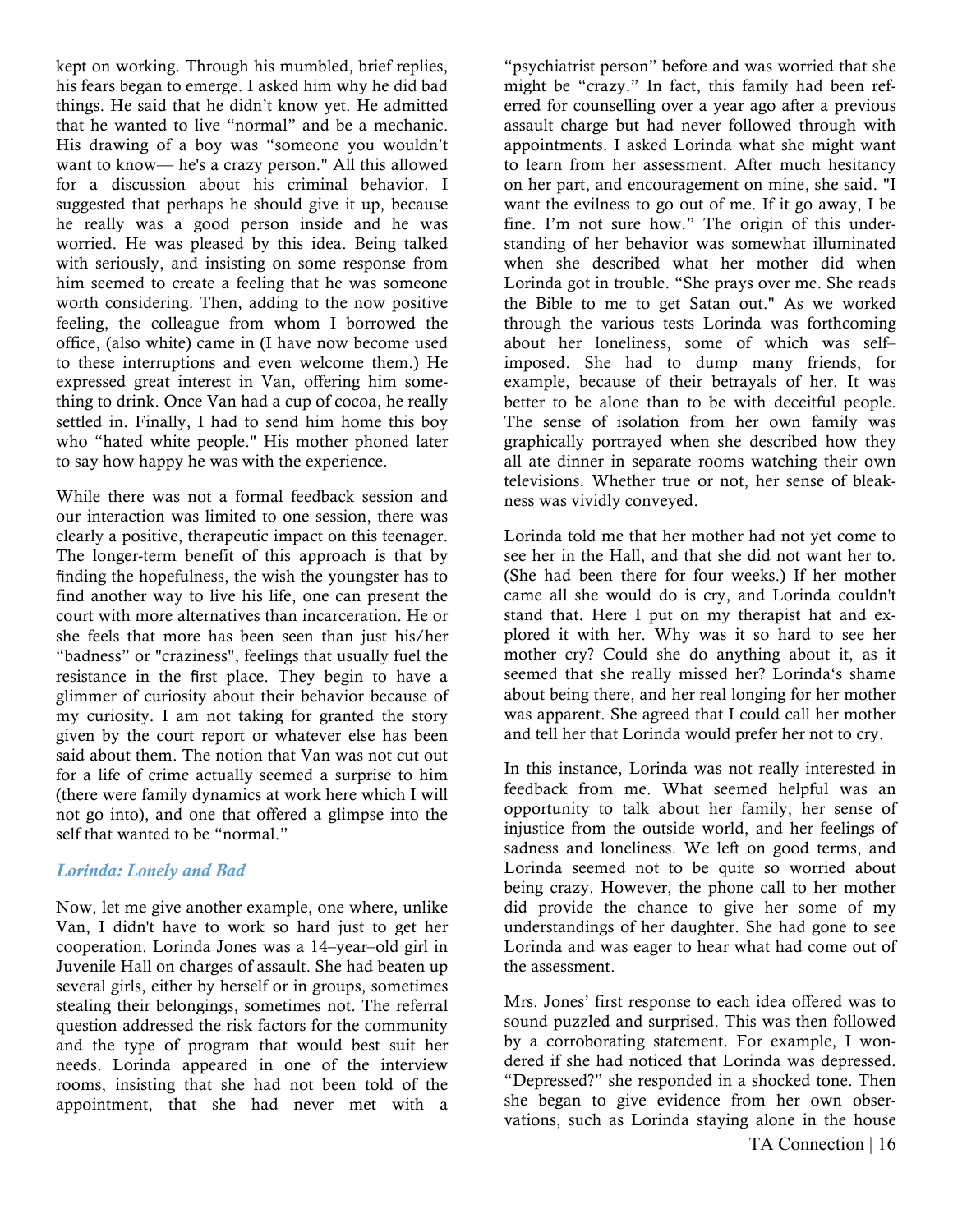and not having friends. It was as if hearing her own fears expressed by someone else allowed her to recognize them. She was also able to hear that Lorinda worried about her—not wanting to see her mother cry, for instance. We talked about the failed counseling and her importance to Lorinda's well– being. She began to see other ways in which her daughter's needs had been overlooked, and how she had paid more attention to other relatives at the expense of Lorinda. For example, for many months, various cousins had been staying at their house, always sharing Lorinda's room, without even discussing it with her. A couple of weeks later, she called me asking for referrals to counselling and we discussed the pros and cons of residential treatment.

#### *Summary*

The approach that I bring to the evaluations in Juvenile Hall mirrors many of the other collaborative/therapeutic assessment thinkers. (See Finn, Fischer, and Handler for further elaboration.) For example, the work is not about reporting how someone does on various instruments—the instruments are a means for both myself and the person being assessed to get at aspects of their world that are not obvious. Their idiosyncratic responses to standardized tests can give me a clue to their thinking or emotive issues that is not otherwise immediately accessible. Part of my job is to translate these new awarenesses into immediate use for the adolescent as well as the later translation for the judge. Thus, when someone is receiving low scores on Picture Arrangement, for example, we might explore how she misinterprets what her peers are doing. In Lorinda's case, her suspicious mistrust of others led her to think they were attacking her. Or, it might be a lead–in to explore other career choices for kids who really can't hack it as criminals. With Eduardo, mentioned earlier, his belief that he was stupid was a beginning for him to tell me how this came about. With test data in front of us, we could counter these negative perceptions.

I do not want to give the impression that the testing procedures are compromised by the rather meandering approach. Once a test is underway, we abide by the rules. The built–in structure contributes to lessening the anxiety, and for the oppositional youngster, gives them something to fight other than the assessor. And it is the rare person who does not feel a sense of accomplishment upon completion of a test. My belief is that she will enjoy being challenged, and will do her best. It is unusual that a youngster will not respond to the respect implicit in this attitude. For example, I recently worked with an 11-year-old boy who was in the Juvenile Hall shelter located in a city neighborhood. After an hour of temper, crying, and refusal, once he finally got going, he tried his hardest to do well, and was very interested in his results. What strikes me as the essence of this way of thinking, is making a true connection with the client, and using this connection for our mutual benefit.

### *References*

Fischer, C. T. (2017). *On the way to collaborative psychological assessment: Selected papers of Constance T. Fischer.* New York, NY: Routledge.

Hutt, M. L., & Briskin, G. J. (1960). *The clinical use of the Bender-Gestalt Test*. New York: Grune & Stratton.

Shafer, R. (1954). *Psychoanalytic interpretation in Rorschach testing: Theory and application*. New York: Grune & Stratton.

Wechsler, D. (2003). *Manual for the Wechsler Intelligence Scales for Children-Fourth Edition*. San Antonio, TX: The Psychological Corporation.

### *Author*



Caroline Purves, Ph.D. At age 14, after reading *Can This Marriage be Saved*, by Dr. Paul Popinoe, in the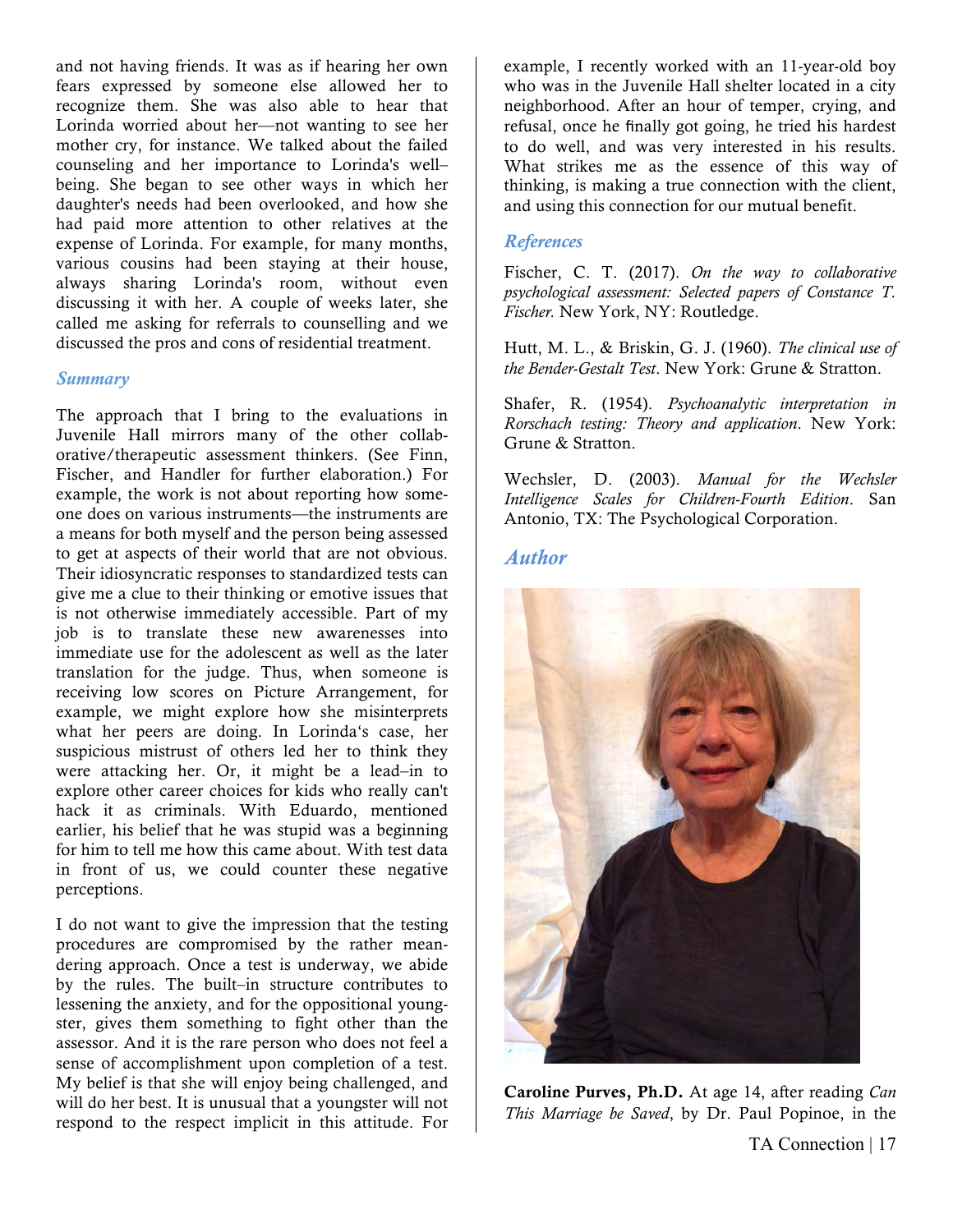Ladies Home Journal, I decided to become a psychologist—the one where you don't have to go to medical school! I took the Honours course at the University of British Columbia in Vancouver, and then moved to Berkeley, CA where I earned my Master's at San Francisco State College (as it was then). Deciding I had had enough of classes, I worked as a master's level psychologist running a local Head Start program and seeing children at a special school for youth diagnosed with ADD. In London, I studied at the Tavistock Clinic for 2 years and ended up working at Roffey Park, an old mansion in the country where folks with neurotic disorders and workrelated problems were treated at the expense of the National Health Service! LSD was one of the meds

they were offered. My job was to do the short assessments. After my children were at the beginning of their school lives, I went back for my doctorate at the California School of Professional Psychology. Since then I have had a very general practice, both in Canada (the only psychologist in the phone book in Nanaimo, B.C.) and Berkeley. My love of assessment grew, and once in the C/TA fold, I became a staunch advocate, which position I hold dearly even in my "retirement stage" of development!

*Please email questions or comments about this column to cpurves@earthlink.net*

### Testing Without an Eraser Integrating the Wartegg Drawing Completion Test with Therapeutic Assessment

### *By Jacob A. Palm, Ph.D. Southern California Center for Collaborative Assessment, Long Beach, CA*

American educator John W. Gardner is said to have remarked, "Life is the art of drawing without an eraser" (Radmanesh, 2006, p. 269). Dr. Gardner used these words while speaking on the topic of personal renewal, risk-taking, interpersonal vulnerability, compassion, overcoming obstacles, and active selfdiscovery—all endeavors that allow an individual to continuing writing his or her personal story in an active and growth-promoting manner (Gardner, 1990). This sentiment resonates well with the tenets and goals of Therapeutic Assessment (TA), including shared bi-directional learning between client and assessor, self-evaluation and empathy, collaborative vulnerability, and use of the assessment process to begin rewriting a client's personal story (Finn, 2007). While there are many tools available to clinicians to facilitate these goals in the course of TA, the Wartegg Drawing Completion Test (WDCT) is particularly well-suited to the processes of creation and selfreflection, insight-development through metaphor and shared language, and empathy magnification. In fact, the simple task of drawing without an eraser—a requirement for those completing the WDCT magnifies the vulnerability and self-empathy of the client from a process perspective, just as the assessor's

personal vulnerability and empathy for the client is magnified through genuine engagement in the TA process; that is, as much as our clients are changed by the work undertaken collaboratively, we as assessors are also changed by our clients and the process of collaboration; if we allow ourselves to be, and "test without an eraser". In both cases, Dr. Gardner's quotation appears an apt reflection on the personal and shared self-discovery that can occur in TA work utilizing empirically validated and sensitive tools.

While use of the WDCT is growing, it remains less well known to many clinicians as compared to other performance-based personality measures. The goal of this article is to provide a brief overview of the WDCT, as well as an introduction to the normed, standardized, and empirically validated method of scoring and interpretation created by Dr. Alessandro Crisi, the Crisi Wartegg System (Crisi, 1998, 2007). Next, integration of the WDCT into collaborative and therapeutic assessments will be briefly discussed. Last, updates on developments in the Crisi Wartegg System, including the publication of the Englishlanguage test manual and upcoming clinical training opportunities will be provided.

### *The Wartegg Drawing Completion Test*

TA Connection | 18 The WDCT, known historically as the *Wartegg Zeichen Test*, WZT, or simply the Wartegg Test, is a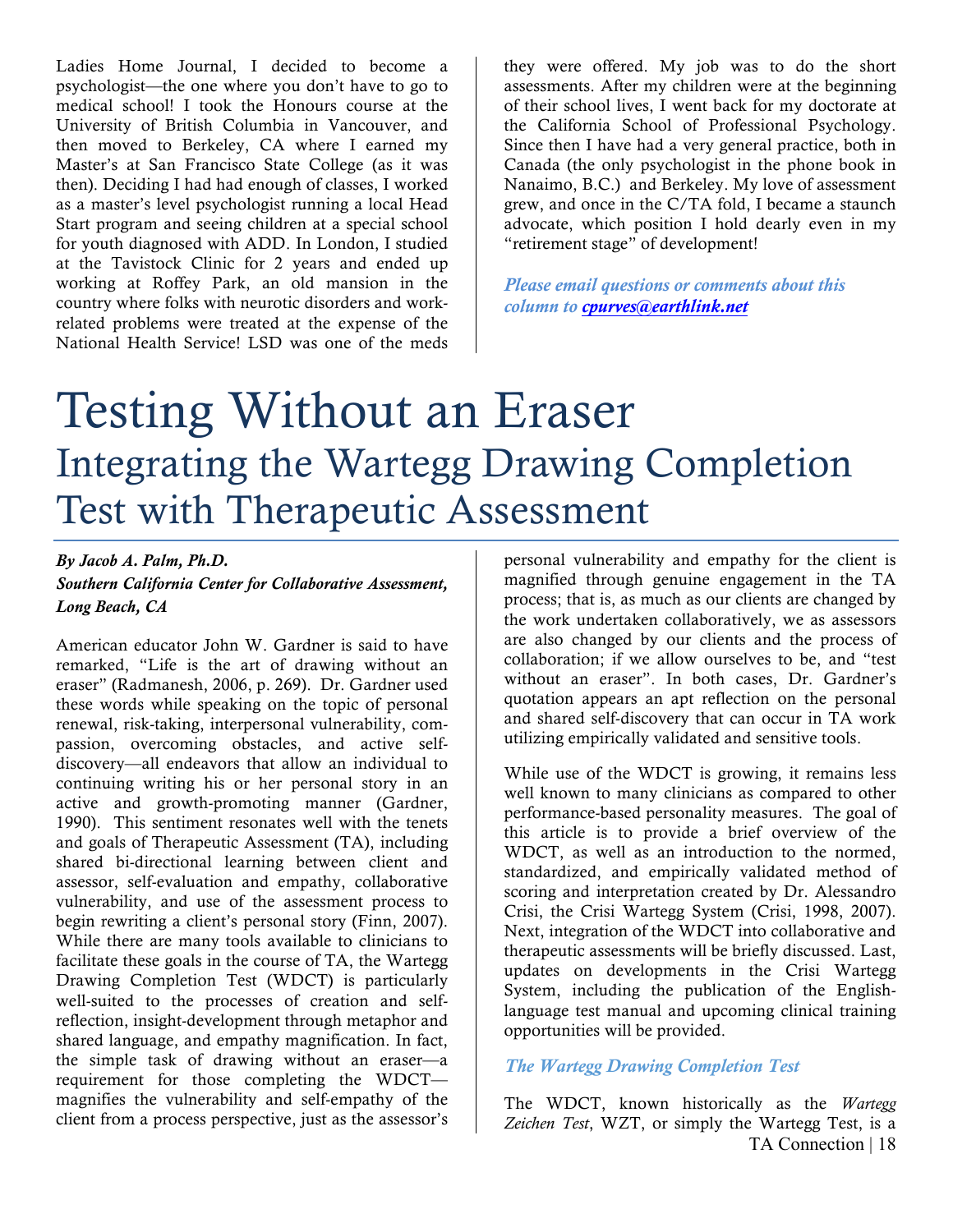semi-structured, graphic, performance-based personality test. Created in 1926 by German psychologist Ehrig Wartegg (1897-1983), the first text related to the test was published by Wartegg in 1939, and the first test manual in 1953. Belgian humanistic psychologist Mariam Kinget (1952), who first brought the WDCT to the United States, asserted, a "merit of the test lies in the fact that the material used does not threaten the subject by the strangeness of its appearance or by its emotional implications, but rather appeals to him by its simple and neutral character" (p. xiv). Schwartz (2016) further reflected, "…myriad clinical examples of the usefulness in under-standing individual personality adds to the potential useful-ness of this curious and interesting new (old) measure" (p. 12).

Despite first appearing in United States publications in the 1950's, the WDCT has remained mostly

unknown to psychologists in North America until quite recently. However, it has a long and rich history of use throughout the world, and is currently widely used in Northern European countries (i.e., Sweden, Finland, Denmark, Norway), Germany, Spain, Italy, Japan, and South America. In these countries, the test is widely used in the field of clinical evaluation, occupa-



*Figure 1. Sample Wartegg Test*

tional selection, and educational and vocational screening and placement.

While several versions of the Wartegg Test exist, the most common consists of eight boxes, labeled 1 to 8, displayed in two parallel rows, with each row consisting of four boxes. Each box is delineated by a thick black margin and contains a unique graphic stimulus or "mark" (see Figure 1). The client is asked to make a drawing in each box that incorporates the mark, avoids abstract designs, and "means something." Most clients, regardless of age, immediately grasp the instructional set and engage in this disarmingly simple art task in a non-defensive manner. Following completion of the drawings, the examiner asks the client to describe what has been

drawn in each box, as well as to select which drawings and marks he or she likes most and least. On average, administration of the test requires only 10-15 minutes, can be used with children as young as 5 years old, and is appropriate for use with individuals demonstrating cognitive or developmental delays, speech or hearing reductions, or language challenges (Palm & Crisi, in press-a).

### *The Crisi Wartegg System (CWS)*

The Crisi Wartegg System (CWS), which emanated from Crisi's years of research and clinical experience with the Wartegg (including collection of over 3,000 Wartegg and Rorschach tests for comparative purposes), is both a scoring and normative interpretive system akin to scoring systems dev-eloped for the Rorschach Inkblot Test. Client responses are scored

across a wide range of variables at the graphic, verbal, and conceptual le-vel. In creating the CWS, Crisi established a standardized administration procedure, collected a large normative sample, researched reliability and validity, and developed a computerized scoring system (see Crisi, 1998; Crisi, 2007).

CWS codes are similar to those found in Rorschach

TA Connection | 19 scoring systems, including Form Quality, Popular responses, Content Categories, movement responses (both human and inanimate), and Special Scores related to morbidity, personalized answers, and thought disturbance. The CWS further adds two additional unique scoring elements, Evocative Character (a client's response to the "pull" of each stimulus) and Affective Quality (a standardized rating of the positive, neutral, or negative valence of client responses). Following standardized scoring, several pages of ratios, percentages, and indices are computed which allow for comparison of the client's performance to the normative sample in personality, emotional, and functional domains. From this normative interpretation approach, description of the client's ego functioning, cognitive processes and org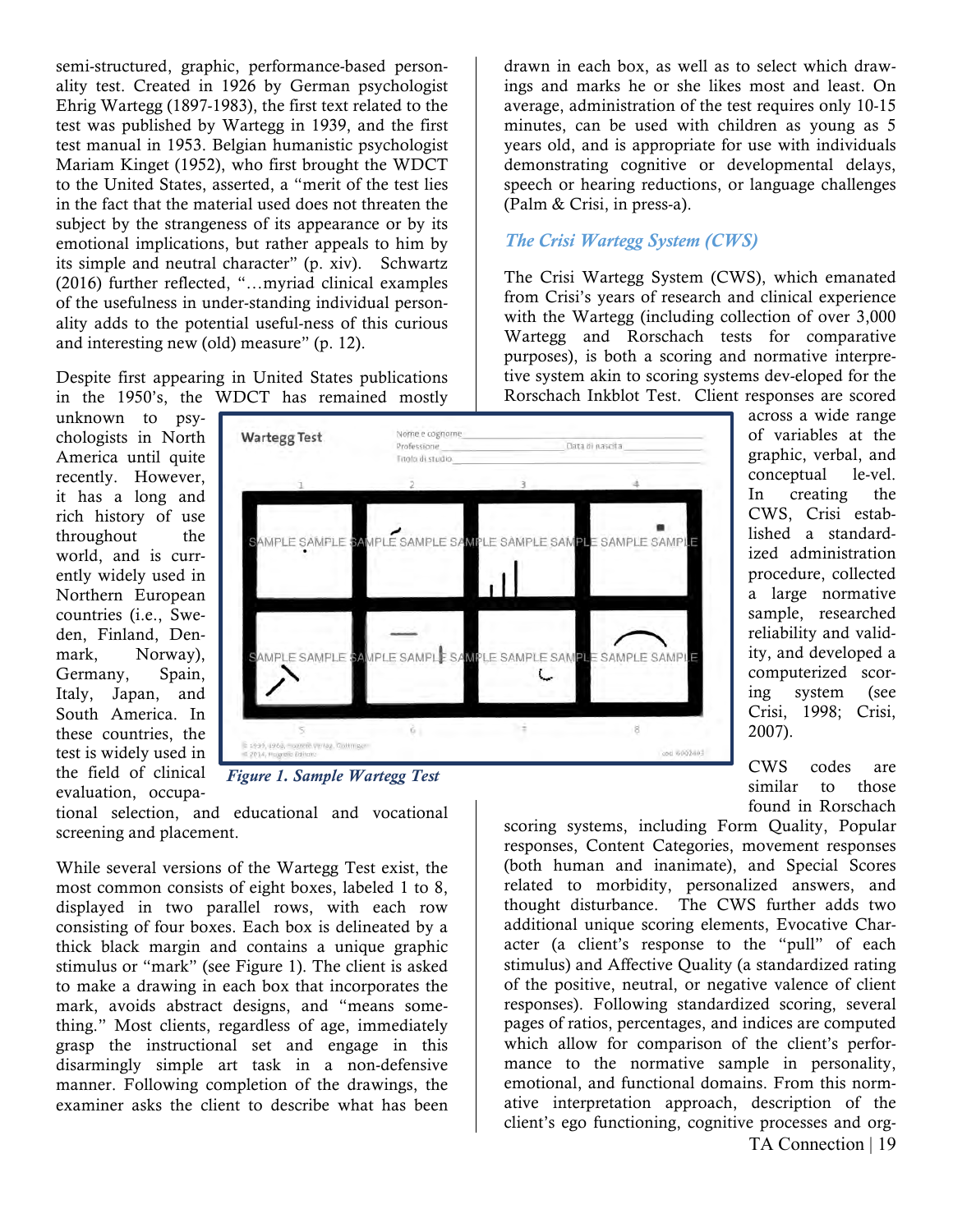anization, reality testing, personality integration, consistency of motivation and energy, approach to social relationships, and affective functioning can be generated.

In considering the CWS guidelines for the WDCT, several benefits of the test have been noted. First, test instructions are easily understood by examinees of all ages and cognitive abilities, making it a useful test for assessment across the lifespan (both child and adult norms are available), including with those who demonstrate cognitive or developmental delays. Second, the WDCT is quick to administer, with most subjects completing the test in 5–10 minutes. Third, the WDCT provides exceptional clinical efficiency, able to be scored in approximately 10–15 minutes by a proficient examiner, and taking only 30 additional minutes for interpretation. Fourth, a computerscoring program is available to facilitate reliable calculation of scores and indices (*Istituto Italiano Wartegg,* 1997, 2013). Fifth, the test may be administered in both individual and group administration formats (Crisi, 2014). Sixth, the CWS has demonstrated effectiveness in a variety of settings including utility in screening and identification of the need for further assessment (for review of research on use in screening, see Palm & Crisi, in press-a). Seventh, the WDCT is particularly useful in cases where other

(Soilevuo Grønnerød & Grønnerød, 2012). It should be noted, however, that CWS was included in only one study in this meta-analysis, given that the majority of CWS research has historically been conducted and published in Italian. When the complete body of three decades worth of CWS-related research is considered, as summarized in the upcoming English-language manual (see Palm & Crisi, in press-b), the CWS demonstrates well-established interrater reliability, adequate test-retest reliability, and convergent validity with other measures (including the MMPI-2, Rorschach, and Adult Attachment Projective Picture System). Moreover, as Finn (2014) wrote, the incremental validity of the Wartegg lies in its power to access the internal world of clients without emotionally overwhelming them, and is particularly helpful for children or clients with severe emotional regulation challenges.

### *Integration of the CWS into TA*

As discussed above, the graphic quality of the WDCT and the creative process of drawing facilitate easy integration of the Wartegg into TA. This is particularly the case in considering the common TA practice of "Extended Inquiry," a process in which clients are asked to reflect on produced test materials as related to their personal assessment questions

performancebased measures yield coarcted or overly defensive protocols. As no-ted above, the simplicity of the test stimuli oftentimes circumvents examinees' defenses. Last. the WDCT is less affectively overwhelming for most clients, compared to other performanceof personality,



(Finn, 2007). The CWS has been noted as especially effecttive in this intervention given the client's direct role in the production of their drawings, the evocative nature of the stimuli, the ease of drawings in the creation of metaphor, and the simple, non-threatening nature of the test (Crisi & Palm, 2016).

based measures *Figure 2. Completed Wartegg Test*

lending itself well to most assessment situations, including TA (Finn, 2014).

Concerning psychometrics, a meta-analysis of 37 Wartegg studies from various countries established preliminary evidence for the validity of the measure

Per Crisi (2011), it is the evocative nature of drawings as metaphor that allows deeper understanding of a client's personality and internal world, as well as the presence of psychopathology. As described by Palm (2017), this is true for several reasons. First, the builtin imagery contained in graphic drawing tests that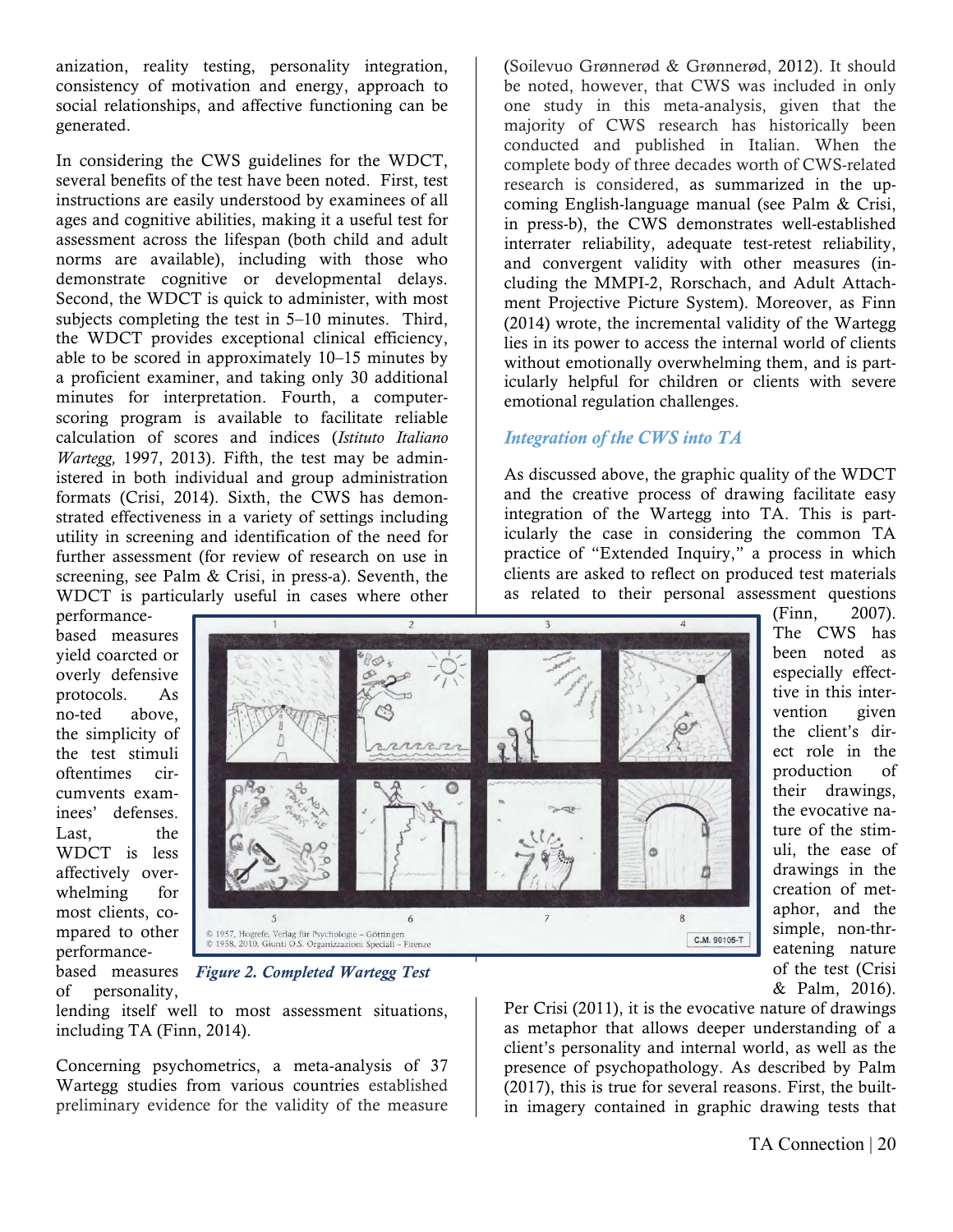lends itself well to the metaphorical manner of conceptualization widely used in TA. For example (see Figure 2), the illustration of "*A scuba diver. He is swimming in a lovely setting and a very beautiful large underwater sea creature is coming out of the depths… most likely to drown him.*" In Box 7, the WDCT box closely related to intimacy in relationships; or *"This is an apetype man obviously, looking out from a window with his fingers and hands plastered to the glass. The sign says: DO NOT TOUCH THE GLASS"* in Box 5, the WDCT box related to integration and regulation of aggressive energies and anger, yielded powerful thematic and visual concepts with which to raise insight and build resonance with the process of assessment in a particularly defended and depressed physician. Moreover, as the client has produced the images by his or her own hand, they are less likely to dismiss or disregard the produced content. Rather, the imagery must be considered an extension of the self, and therefore, personally relevant. That is, where it may be easy for some clients to deny earlier responses on the Rorschach, for example (stating, "It looks exactly like that," "I just didn't know what to say," or "I don't see that anymore!") it is much less common (or even impossible) for clients to offer these distancing or minimizing statements in reference to Wartegg drawings. It is hard to deny what you have produced yourself!

Additionally, the imagery in the Wartegg lends it-self well to cre-ating a common language or "sh-orthand" specific to the client and the assessment, which then wea-ves a thread of connectivity thr-ough the remainder of the assessment pro-cess; this may include future Extended Inqui-ries with other measures, language and metaphor used in feedback sessions, and power-fully personal verbiage integrated into and inspiring written materials, including therapeutic letters, stories, or fables. For example, in the published case of Pippa, the client wrote of a therapeutic letter written by Dr. Crisi, "I've been giving a lot of thought to the Wartegg boxes and to the letter you shared with me. I'm amazed with his assessment of my drawings and the accuracy of what he said has unfolded gradually." (Engelman, Allyn, Crisi, Finn, Fisher, & Nakamura, 2016, p. 371).

### *Developments in the Crisi Wartegg System*

Over the past five years, interest in the CWS has grown, with six English-language training sequences completed during that time. Additional resources have been put in place for English-language users of the measure, including on-going consultation groups, individual clinical consultation opportunities, online

scoring assistance in English, and development of English training materials. Most importantly, the second edition of Crisi's Italian-language CWS Manual has been translated, adapted, and expanded for English-speaking clinicians (Crisi, in press) and will be available to clinicians for purchase in early 2018.

The process of adaptation is a complex mix of translation, creation, and cultural considerations, including adjustment of content and presentational format to reflect cultural learning styles, focus on clinical utility, and analysis of the needs and expectations of the intended audience. In this case, the process of adaptation further included creation of two new chapters, the first providing a contextual history for the CWS (Chapter 1, as it is less well-known to English speaking clinicians), as well as thorough review of three decades of reliability and validity research, most of which is previously unpublished in the English language (Chapter 2). The remainder of the manual provides step-by-step administration, scoring, calculation, interpretation, and conceptualization guidelines, presented in the order in which clinicians will typically utilize the measure. These chapters contain new examples of clinical cases to assist clinicians in applying the material to their daily work. In addition, seven appendices provide relevant statistical information (including review of statistics related to the CWS normative samples and analyses of the Order of Sequence), as well as other relevant data. To facilitate ease of use, two appendices at the conclusion of the manual present scoring tables for each of the eight primary scoring categories contained in the CWS, and interpretive tables with applicable normative ranges. Information related to purchase of *The Crisi Wartegg System (CWS): Manual for Administration, Scoring, and Interpretation* is provided at the conclusion of this article.

In addition to published resources, several opportunities to learn more about the CWS are upcoming. First, Crisi and Palm will facilitate a full-day workshop at the 2018 Society for Personality Assessment (SPA) Convention in Washington, D.C. titled, "An Applied Introduction to the Crisi Wartegg System." In this workshop, participants will learn administration of the measure, review statistical foundations, become familiar with major scoring categories, review clinical examples, and take the Wartegg for themselves! Additional symposia and papers focusing on the CWS will be offered at SPA, including a symposium on the use of the CWS in C/TA Extended Inquiry presented by Palm, Pamela Schaber, Finn, and Crisi (originally presented at the  $2<sup>nd</sup>$  International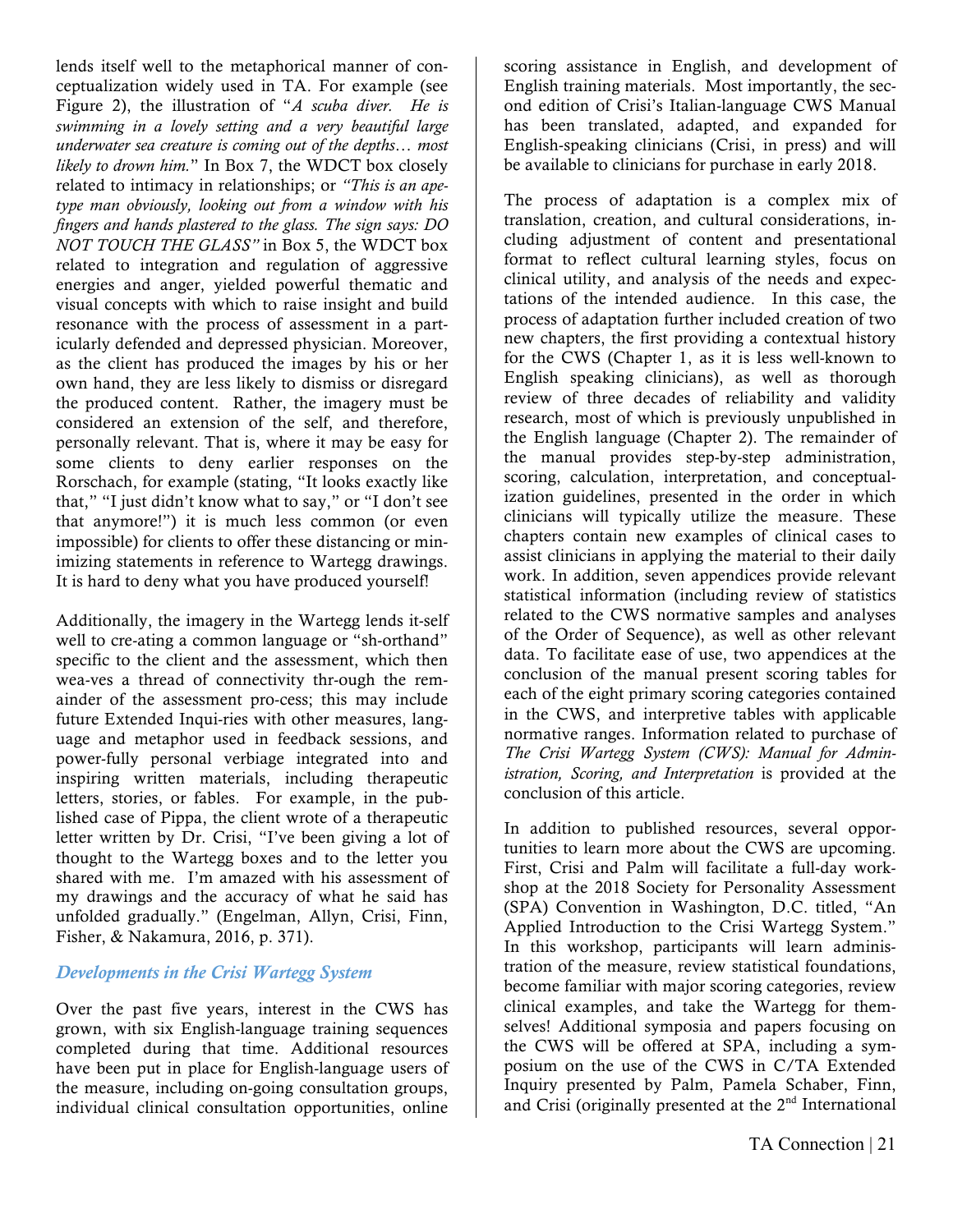Conference on Collaborative/Therapeutic Assessment, September 2017, Austin, TX). In terms of formal training sequences, a new CWS Level 1 training (3 days) will begin in April 2018 in the San Francisco Bay area. For more information on this training sequence, please contact the author.

### *Conclusion*

In conclusion, the WDCT provides the clinician a novel tool to engage with clients, foster courageous creativity (in the absence of Gardner's "eraser"), circumvent a client's defenses, and enter into his or her internal world. The act of drawing allows the creation of shared experience, fostering self-discovery, collaborative engagement (and vulnerability), and the re-writing of personal stories. With the standardization of the CWS, the qualitative aspects of the drawing process are made quantitative, balancing the art and science of assessment. Given the Wartegg's efficiency, applicability to multiple populations, smooth integration into TA, and increasing availability of English-language resources, training opportunities, and publications, it is a useful addition to the clinician's arsenal of assessment tools… and with all those advantages, why would you need an eraser?

To purchase *The Crisi Wartegg System (CWS): Manual for Administration, Scoring, and Interpretation,* visit Routledge publishers online at: https://www.routledge.com/The-Crisi-Wartegg-System-CWS-Manual-for-Administration-Scoringand/Crisi-Palm/p/book/9781138566880.

### *References*

Crisi, A. (1998). *Manuale del Test di Wartegg [Manual for the Wartegg Test]*. Rome, Italy: Edizioni Magi.

Crisi, A. (2007). *Manuale del test di Wartegg, 2nd ed. [Manual for the Wartegg Test, 2nd Edition*]. Rome, Italy: Edizioni Magi.

Crisi, A. (2011, July). *Bringing tests to life in Collaborative/Therapeutic Assessment*. Paper presented at the 20th International Rorschach Society Conference, Tokyo, Japan.

Crisi, A. (2014). The Wartegg Drawing Completion Test: A new methodology. In Handler, L., & Thomas, A. D. (Eds.), *Drawings in assessment and psychotherapy: Research and application* (pp. 148–163). New York: Routledge.

Crisi, A. (in press). *The Crisi Wartegg System (CWS): Manual for Administration, Scoring, and Interpretation*  (Palm, J., English Adaptation)*.* New York: Routledge.

Crisi, A., & Palm, J. A. (2016, March). *A practical overview of the Wartegg Drawing Completion Test according to the Crisi Wartegg System*. Workshop presented at the meeting of the Society for Personality Assessment, Chicago, Il.

Engelman, D. H., Allyn, J. B., Crisi, A., Finn, S. E., Fischer, C. T., & Nakamura, N. (2016). "Why am I so stuck?": A Collaborative/Therapeutic Assessment Case Discussion. *Journal of Personality Assessment, 98* (4), 360-373.

Finn, S. E. (2007). *In our clients' shoes: Theory and techniques of Therapeutic Assessment*. Mahwah, NJ: Erlbaum.

Finn, S. E. (2014). Using the Crisi Wartegg System in Therapeutic Assessment. *The TA Connection, 2* (1), 12- 16.

Gardner, J. W. (1990, November). *Personal Renewal*. Remarks delivered to McKinsey & Company Partnership Meeting, Phoenix, AZ. Retrieved from http://www.pbs.org/johngardner/sections/writings\_ speech\_1.html.

Istituto Italiano Wartegg. (1997). *Software for the Crisi Wartegg System (1st ed.).* Rome, Italy.

Istituto Italiano Wartegg. (2013). *Software for the Crisi Wartegg System (2nd ed.).* Rome, Italy.

Kinget, G. M. (1952). *The Drawing-Completion Test: A projective technique for the investigation of personality*. New York: Grune & Stratton, Inc.

Palm, J. (2017, September). *Introduction to the Crisi Wartegg System.* In Palm, J. (Chair), *The Drawings as our guide: Use of the Wartegg Drawing Completion Test in C/TA extended inquiry.* Symposium conducted at the Collaborative Therapeutic Assessment Conference, Austin, Texas.

Palm, J., & Crisi, A. (in press-a). History and development of the Crisi Wartegg System. In, Crisi, A, *The Crisi Wartegg System (CWS): Manual for Administration, Scoring, and Interpretation.* New York: Routledge.

Palm, J., & Crisi, A. (in press-b). Statistical foundations of the Crisi Wartegg System. In, Crisi,

TA Connection | 22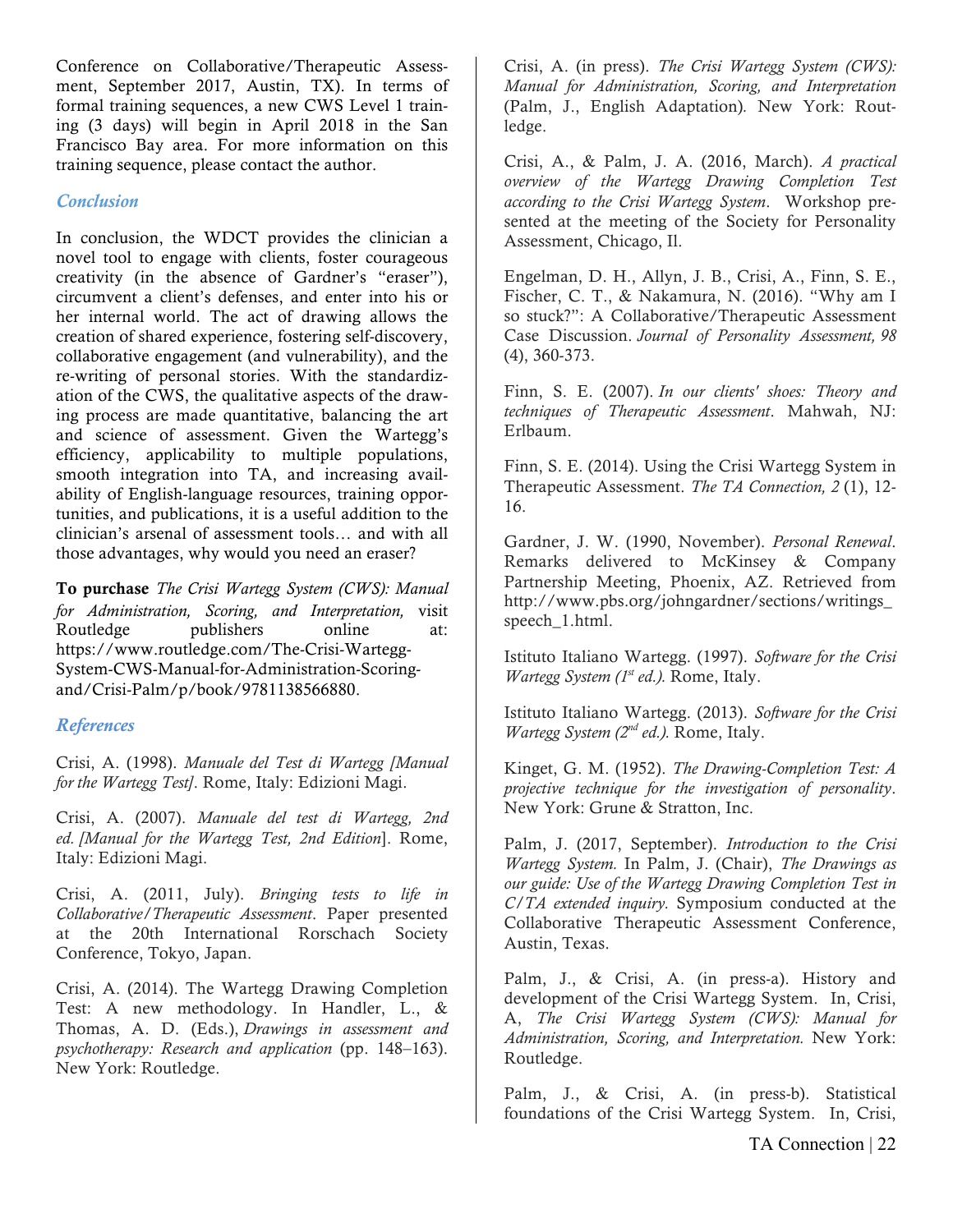A, *The Crisi Wartegg System (CWS): Manual for Administration, Scoring, and Interpretation.* New York: Routledge.

Radmanesh, M. M. (2006). *Cracking the code of our physical universe: The key to a world of enlightenment and enrichment*. Bloomington, IN: AuthorHouse.

Schwartz, A. (2016). Special topics in assessment: The Wartegg Drawing Completion Test and the Crisi Wartegg System: A new introduction to an old test. *SPA Exchange, 28* (2), 2, 11-12.

Soilevuo Grønnerød, J., & Grønnerød, C. (2012). The Wartegg Zeichen Test: A literature overview and a meta-analysis of reliability and validity. *Psychological Assessment, 24* (2), 476-89.

Wartegg, E. (1939). Gestaltung und Charakter [Formation of gestalts and personality]. *Zeitschrift für Angewandte Psychologie und Charakterkunde, 84*, Beiheft 2.

Wartegg, E. (1953): *Schichtdiagnostik-Der Zeichentest (WZT)* [Differential diagnostics- The Drawing test]. Göttingen: Verlag für Psychologie.

### *Author*



Jacob A. Palm, Ph.D., is a clinical psychologist and founder of the Southern California Center for Collaborative Assessment in Long Beach, California. Dr. Palm earned his doctorate at Fordham University, and completed his internship training at The Guidance Center, a community mental health center providing services to underserved children and families in Southern California. Dr. Palm maintains an assessment-focused practice, utilizing the collaborative/therapeutic assessment model, with children, adolescents, adults, couples, and families. He is on staff at both Miller Children's Hospital (Long Beach) and Hoag Presbyterian Hospital (Newport Beach). Dr. Palm integrates collaborative assessment approaches into his work with various agencies, including the Professionals Treatment Program-Santa Monica, where he conducts evaluations with impaired professionals; the Gateway to Success Program at Alhambra Unified School District, where he supervises doctoral interns; and the Hoag Neurosciences Institute, where he provides assessment services to the multidisciplinary "Teen Brain" team. Dr. Palm is the United States representative of the *Istituto Italiano Wartegg,* training and consulting with clinicians in the use of the Wartegg Drawing Completion Test (according to the Crisi Wartegg System). He is the English adaptor of the upcoming publication, *Crisi Wartegg System (CWS): Manual for Administration, Scoring, and Interpretation.*

*Please email questions or comments about this column to drjacobpalm@gmail.com*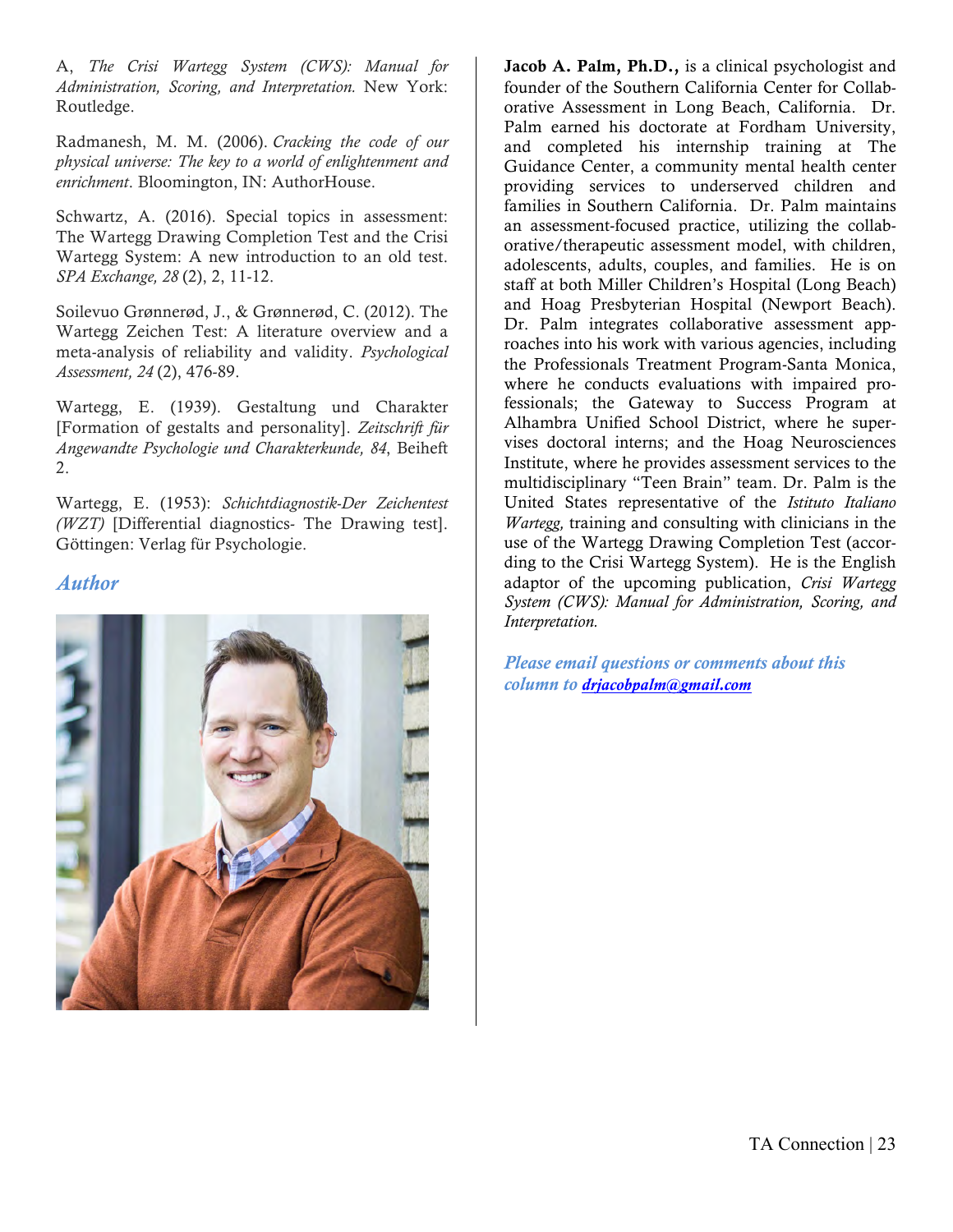### Photo Album



Above: Members of the Asian-Pacific Center for TA and guests, at dinner after the highly successful workshop in Tokyo, November 2017, on "Working with Shame in Psychological Assessment and Psychotherapy." Left to right, top row: Naoko Ogura, Hisako Nakagawa, Noriko Nakamura, Toshiko Sato (student helper), Sho Yabugaki, Seiji Mabuchi, Mikako Ohzeki, Masamichi Noda, Mitsugu Mirakami, Yasuko Nishida; bottom row: Tamami Kumagai (translator), Shin-ichi Nakamura, Julie Cradock-O'Leary, Hal Richardson, Judith Reyes, Arnold Reyes, Tomoko Miwa (translator), Mitsue Tomura, Sachiyo Mizuno.



Above: Steve Finn giving the opening presentation at the 2017 CTA Conference in Austin, TX, entitled, "Let Down Your Tap Root: Leonard Handler's Enduring Contributions to Therapeutic Assessment."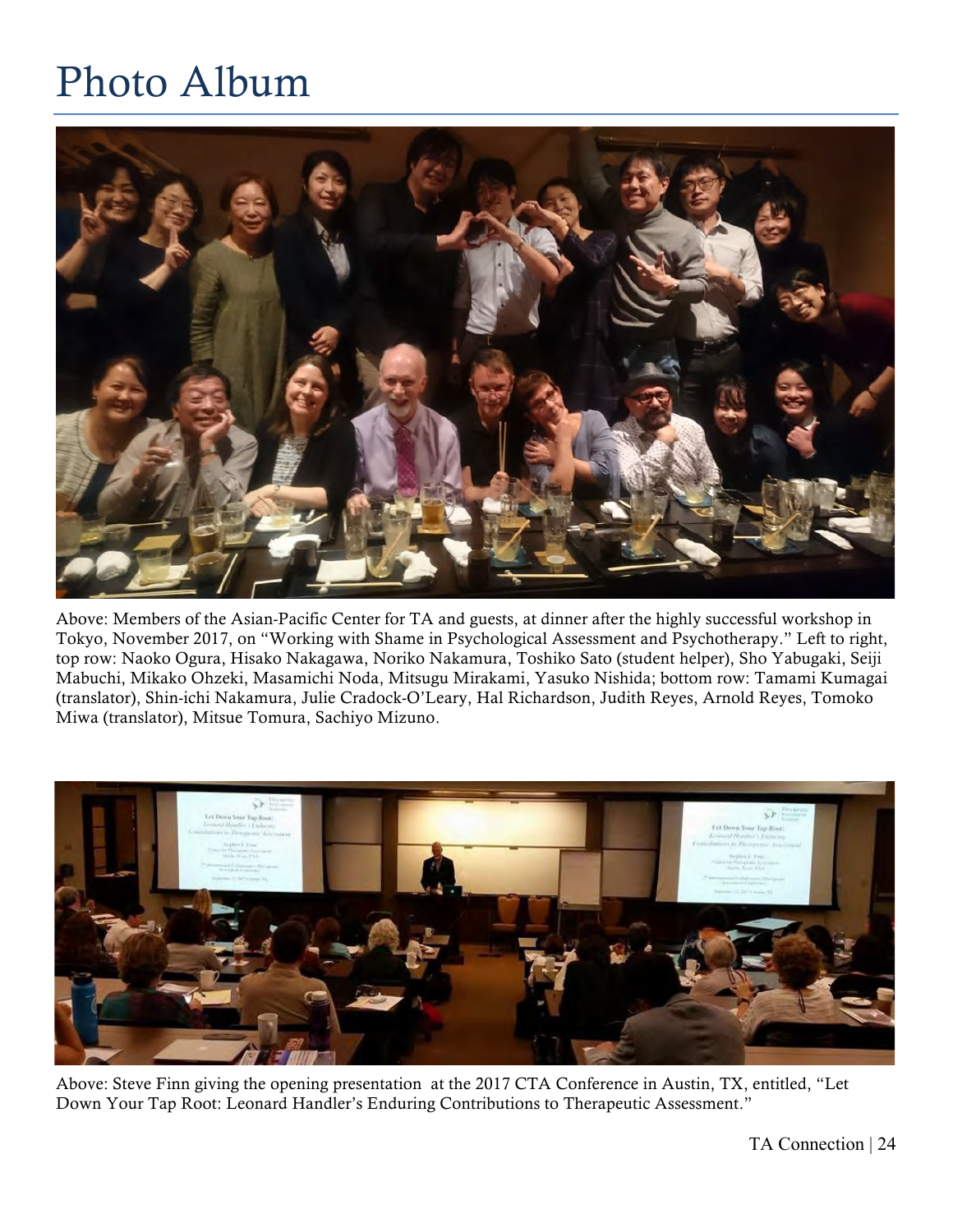

Left: Jacob Palm, Raja David, and Filippo Aschieri at the 2017 CTA Conference in Austin, TX.

Right: A roundtable discussion at the 2017 CTA Conference in Austin, TX entitled, "How to use TA in the real world: Integrating TA into various settings." Left to right: Julie Robinson (just her left arm, sorry!), Margaret Lanca, Tracy Zemansky, Hilde de Saeger, Casey O'Neal, Lindsey Hogan, Raja David, and Pamela Schaber.



TA Connection | 25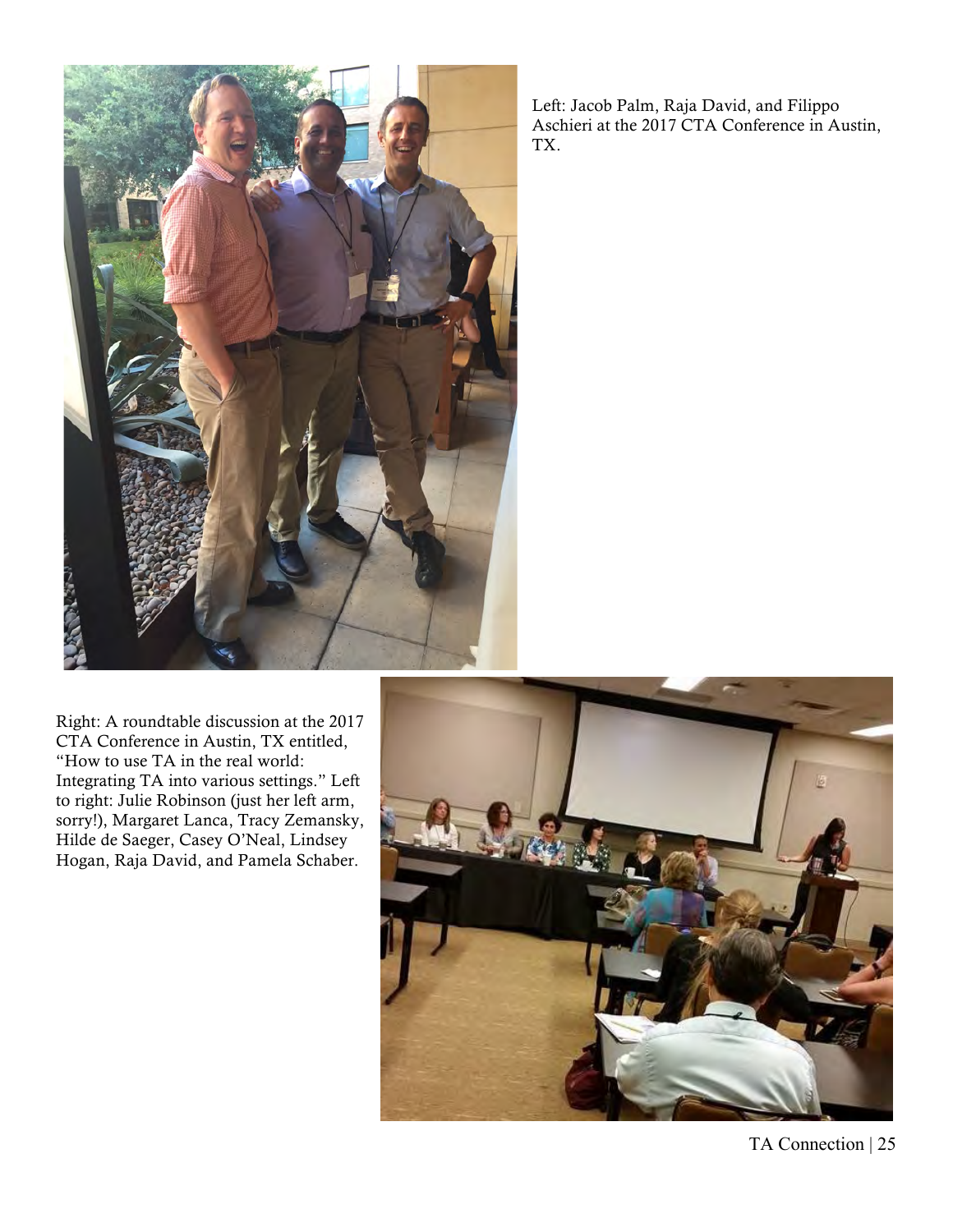### Recent Publications in Therapeutic/Collaborative Assessment

Aschieri, F., Chinaglia, A., & Kiss, A. (2017). How individual R-PAS protocols illuminate couples' relationships: The role of a performance-based test in Therapeutic Assessment with couples. In J. Mihura & G. Meyer (Eds.), *Using the Rorschach Performance Assessment System* (pp. 158–184)*.* New York: Guilford.

Aschieri, F., Fantini, F., & Finn, S.E. (in press). Incorporation of Therapeutic Assessment into treatment with clients in mental health programming. In J. Butcher, J.M. Hooley, & P.C. Kendall (eds.), *APA Handbook of Psychopathology*. Washington, DC: American Psychological Association.

Durosini, I., Tarocchi, A., & Aschieri, F. (2017). Therapeutic Assessment with a client with persistent complex bereavement disorder: A single-case time-series design. *Clinical Case Studies*, *16*(4), 295–312.

Fantini, F., & Smith, J. D. (2017). Using R-PAS in the Therapeutic Assessment of a university student with emotional disconnection: A single-case study. In J. Mihura & G. Meyer (Eds.), *Using the Rorschach Performance Assessment System* (pp. 138–157). New York: Guilford.

Fischer, C. T. (2017). *On the way to collaborative psychological assessment: Selected papers of Constance T. Fischer*. New York, NY: Routledge.

Hopwood, C. J. (2017). Therapeutic Assessment with Adults: by Stephen E. Finn, Washington, DC, American Psychological Association, 2016, 100 Minutes (Including Credits), \$99.95 (\$69.95 for American Psychological Association Members), *Journal of Personality Assessment*, 1-1.

Kamphuis, J. H., De Saeger, H., & Mihura, J.L. (2018). The broken zombie: Using R-PAS in the assessment of a bullied adolescent with borderline personality features. In J. L. Mihura & G. J. Meyer (Eds.), *Using the Rorschach Performance Assessment System* (pp. 65–83). New York, NY: Guilford Press.

Lillieroth, L. (2017). Skam [Shame]. *Psykoterapi [Psychotherapy], 2*, 11-16.

Martin, H., & Frackowiak, M. (2017). The value of projective/performance-based techniques in Therapeutic Assessment. *SIS Journal of Projective Psychology & Mental Health*, *24*(2), 91–95.

Nakamura, N. (2017). Therapeutic use of the Rorschach. *Psychometry, 2*, 12–17.

Sapozhnikova, A., & Smith, B. L. (2017). Assessment intervention using the Rey–Osterrieth Complex Figure Test: A clinical illustration. *Journal of Personality Assessment*, *99*(5), 503–509.

### Upcoming Trainings in Therapeutic Assessment

### March 14, 2018: Washington, DC

*Title*: "Therapeutic Assessment in Clients with Personality Disorder" *Presenters*: Jan Kamphuis, Hilde de Saeger, & Pamela Schaber *Sponsor*: Annual meeting of the Society for Personality Assessment *Schedule*: 8:00 AM – 5:00 PM Information: www.personality.org/annualconvention/general-information/

### March 18, 2018: Washington, DC

*Title*: "Missteps and Repairs in Therapeutic Assessment" *Presenters*: Filippo Aschieri & Francesca Fantini Sponsor: Annual meeting of the Society for Personality Assessment *Schedule*: 8:00 AM – 5:00 PM Information: www.personality.org/annualconvention/general-information/